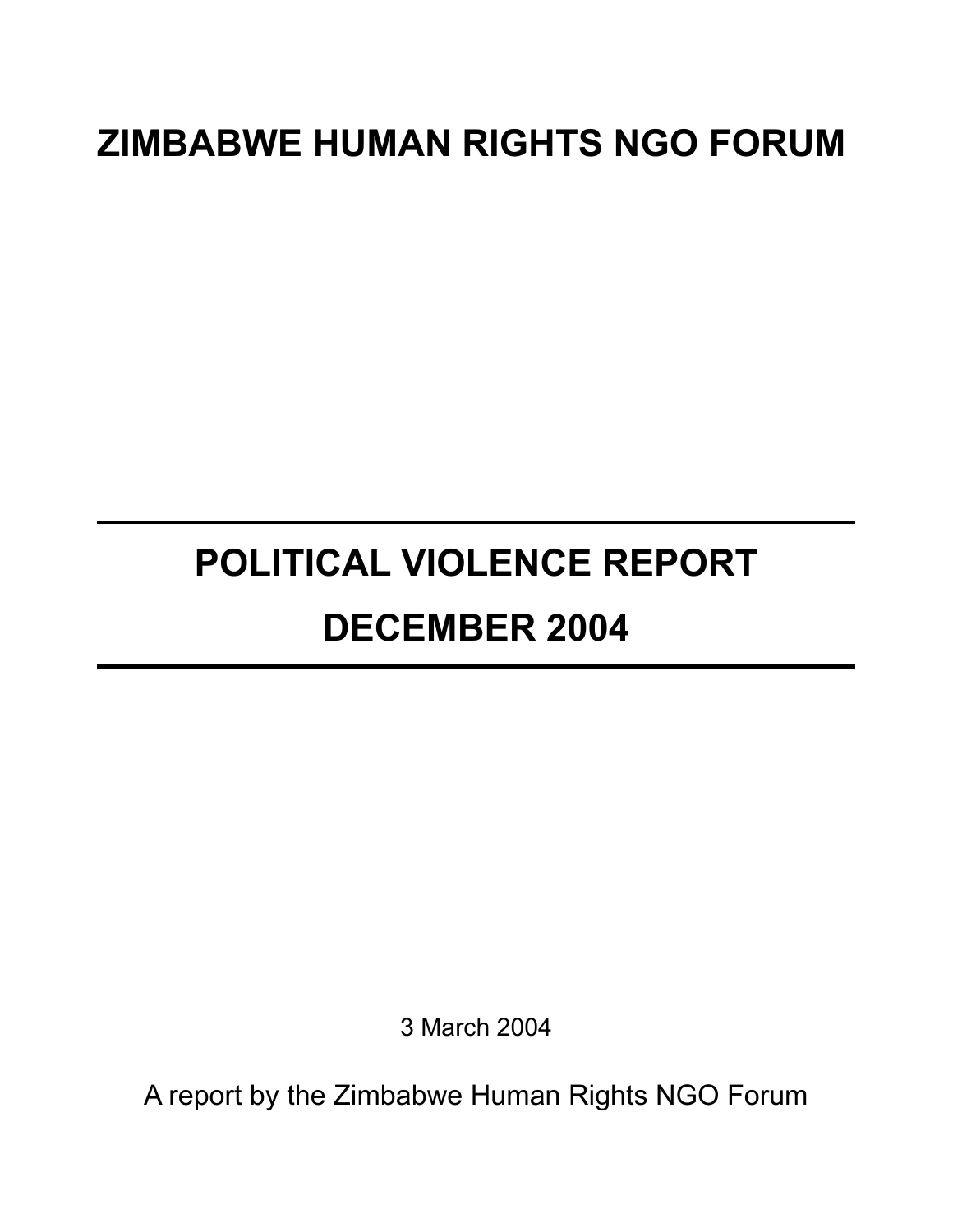### **OVERVIEW**

In the Political Violence Report for December 2004, in addition to describing the human rights violations that were reported in December 2004, comparisons are drawn between the incidence of violence and other human rights violations for 2003 and 2004. This comparison is illustrated with a number of graphs showing the broad categories of violations perpetrated in the past two years, with the contrast between physical violence, psychological violence, interference with freedoms and murder being shown. As is seen, there are great similarities between the two years, but also some minor differences. Contrasts are also made between the two years in the numbers of types of human rights violation, and also between the number of violations per month.

In addition, the main events in each month during 2003 and 2004 are summarized.

Incidents of physical violence and violations of freedoms were higher in 2003 than in 2004. Psychological violence was also higher in 2003 than in 2004, whilst political discrimination and assault were higher in 2004. It is noteworthy that the most frequently violated rights in both years were those associated with freedoms of expression, assembly and association, rights and freedoms protected under Section 21 of the Constitution of Zimbabwe. The Constitution guarantees every person's "*right to assemble freely and associate with other persons and in particular to form and belong to political parties*".

**2**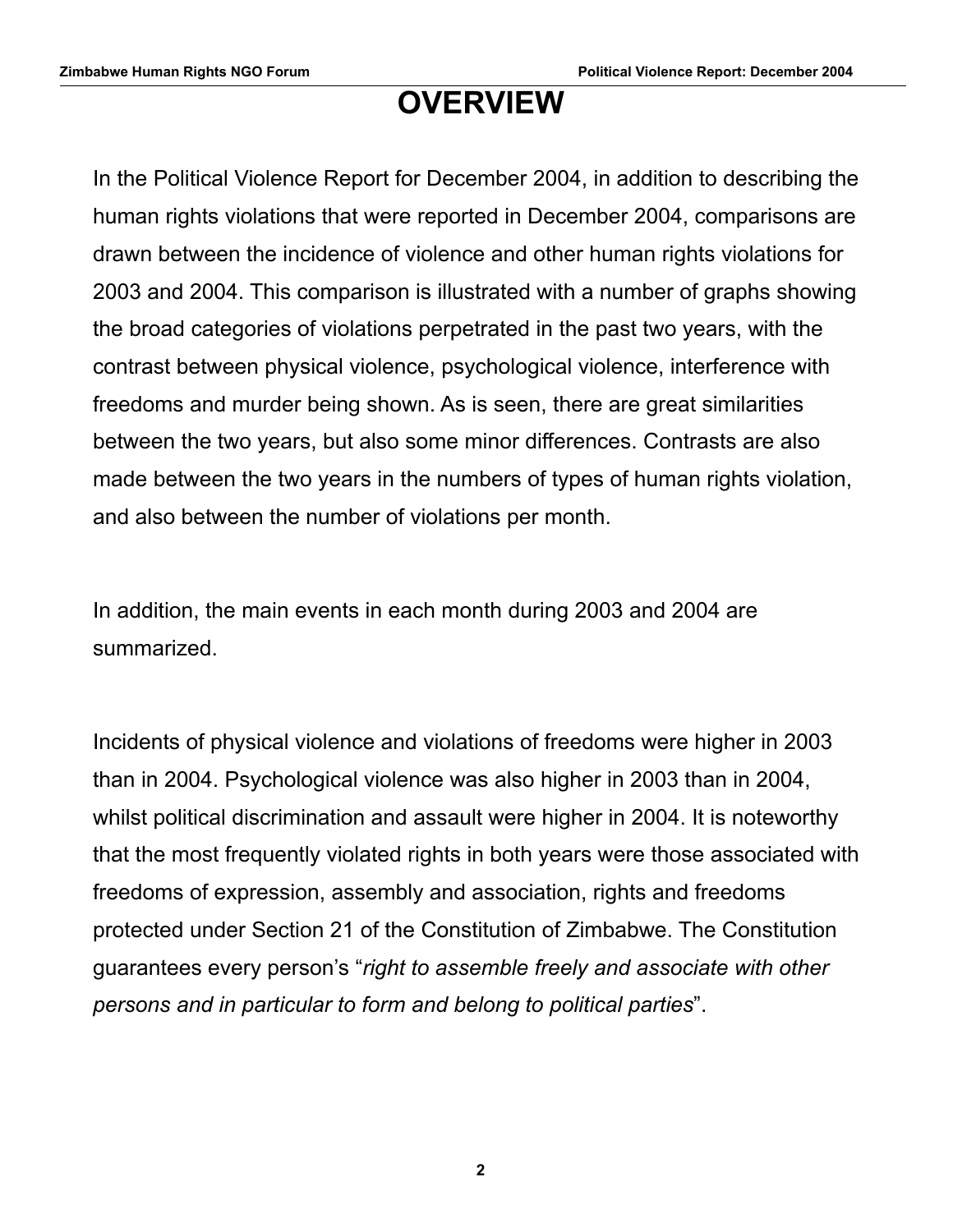The statistics for both years indicate marked increases in violence and other human rights violations associated with elections, by-elections, stayaways and demonstrations by members of civil society. The Public Order and Security Act (POSA) was widely used in this respect against citizens demonstrating in support of a new constitution or for food security and affordable food. POSA has been used to arrest and detain hundreds of people in the period under discussion, with the Miscellaneous Offences Act (MOA) serving as a back-up for law-enforcement agents in the on-going harassment of certain members of the public and various political parties.

The Non-Governmental Organizations Bill (NGO Bill) had its third reading in Parliament on 9 December 2004, ironically on the eve of World Human Rights Day on 10 December 2004. The Bill has already impacted negatively on civil society in a number of ways, and created uncertainty among some members of the donor community. One of the consequences in December 2004 was the inability of regular contributors to the Political Violence Report to collect information on human rights violations in the country for this month, and this is reflected in the paucity of information in this report.

The activities of the Human Rights NGO Forum are directed towards the reduction of organized violence and torture in Zimbabwe and as the 2005 General Election draws near, the Human Rights NGO Forum supports the call for violence-free elections. Peace and respect for the constitutionallyguaranteed freedoms will enable the true will of the Zimbabwean people to be expressed, and, additionally, such an atmosphere is required under the new "*SADC Principles and Guidelines Governing Democratic Elections"*.

**3**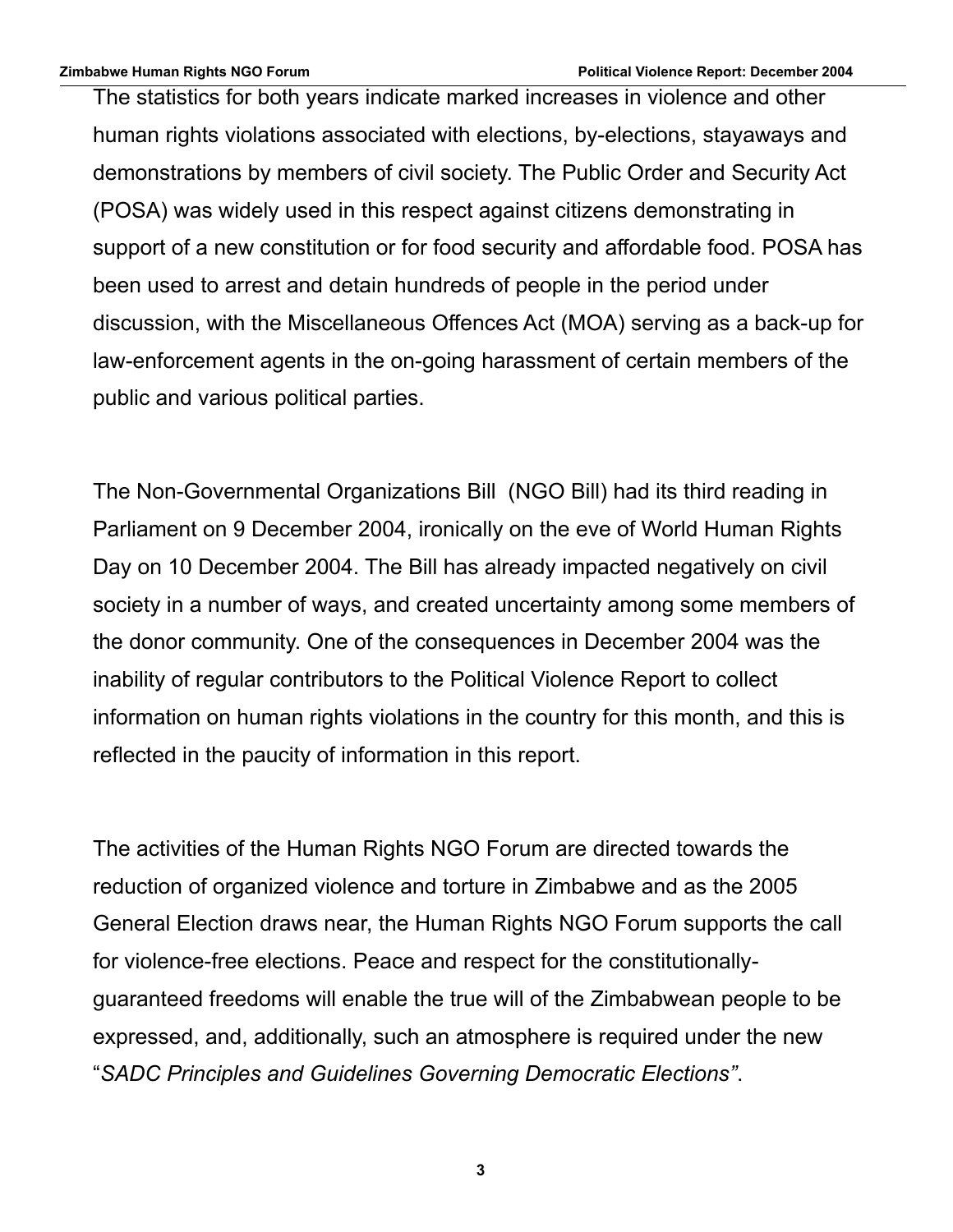Both President Mugabe and Police Commissioner Chihuri have publicly stated that there will be zero tolerance for election-related violence, and that law enforcement agents will deal with all perpetrators. This is to be commended provided the perpetrators are dealt with across the board, and not selectively as has been claimed by many victims of organized violence and torture over the past two years.

In the run-up to the General Election, human rights organizations also need to be vigilant, and to attempt to monitor the climate. There is especial need to monitor the activities of those who have been previously shown to be involved in organized violence and torture and to ensure that, although there are signs of a decline in physical violence, this is not replaced by more subtle forms of inducing fear.

Here the Human Rights NGO Forum calls upon all – Government, the law enforcement agencies and security forces, and the political parties to ensure that the constitutionally-guaranteed freedoms of expression, assembly and association are protected at all times.

#### **Totals: 1 December- 31 December 2004**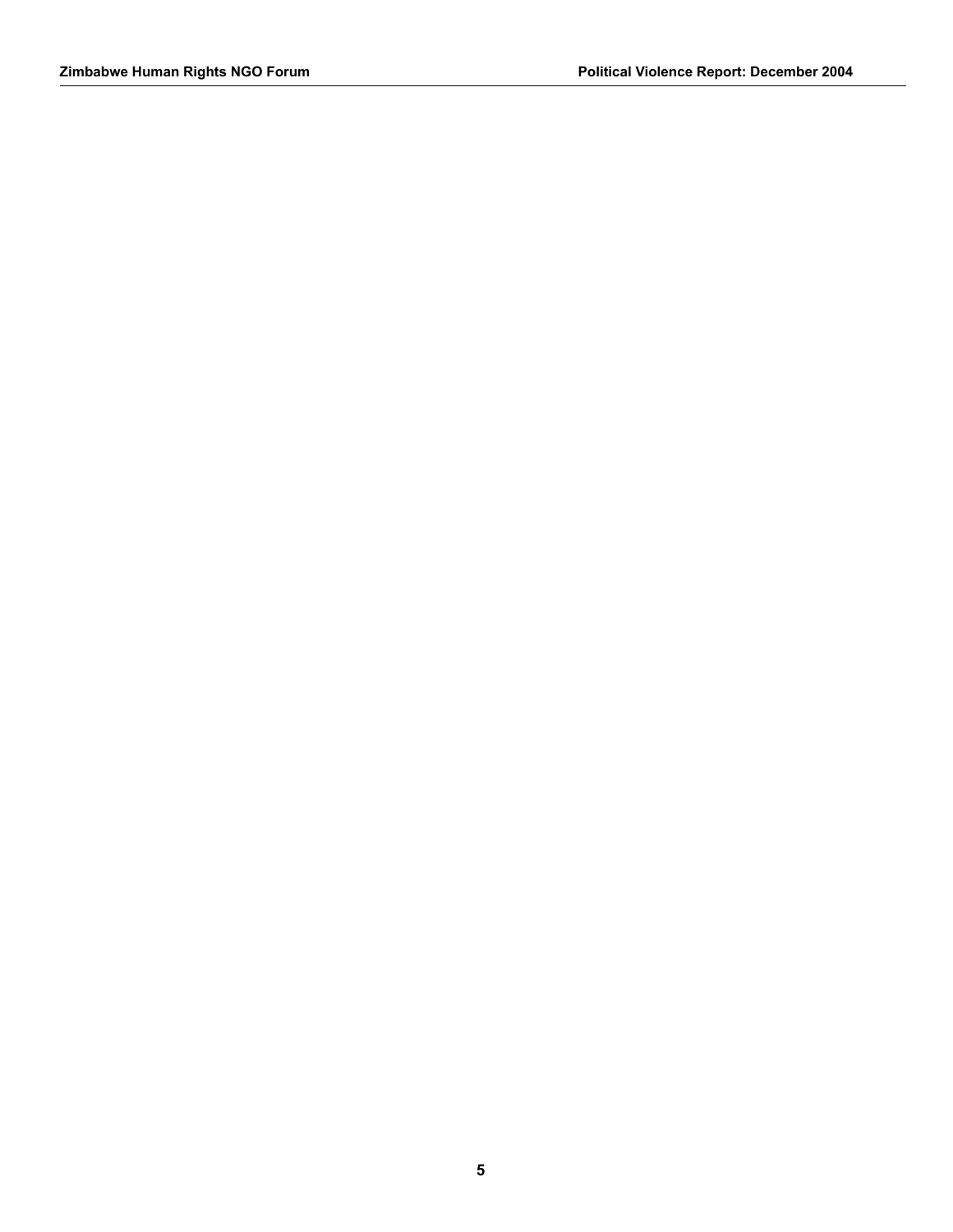**Cumulative Totals: 1 January 2004 – 31 December 2004**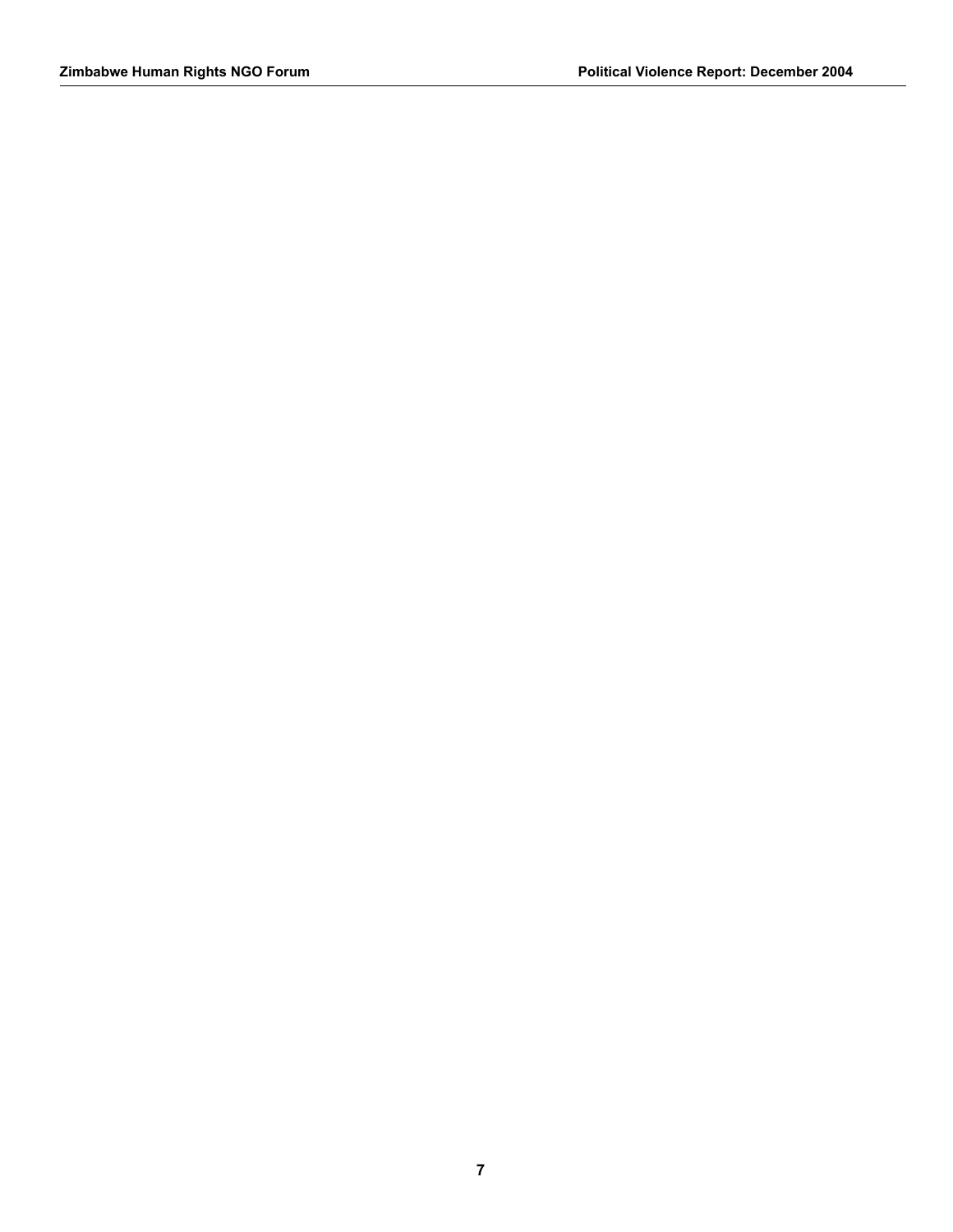**Sources: The information contained in this report is derived from statements made to the Public Interest Unit of the Zimbabwe Human Rights Forum, statements taken by the member organisations of the Zimbabwe Human Rights NGO Forum***. (See last page for list of member organisations),* **newspaper reports, Justice for Agriculture (JAG), Combined Harare Residents Association (CHRA), National Constitutional Assembly (NCA), Women of Zimbabwe Arise (WOZA), Zimbabwe Community Development Trust (ZCDT), Zimbabwe Congress of Trade Unions (ZCTU) and Zimbabwe Election Support Network (ZESN).**

#### **Notes to the tables:**

#### **Torture:**

All cases of torture fall under the general definition given in the United Nations Convention against Torture and Other Forms of Cruel, Inhuman and Degrading Treatment and Punishment.

The four elements of torture are:

- 1 **Severe** pain and suffering, whether physical or mental
- 2 **Intentionally** inflicted
- 3 With a **purpose**
- 4 By a state official or another individual acting with the **acquiescence of the State**.

Those individuals referred to in point #4 include the ZRP, ZNA, ZPS and the ZNLWVA (as a reserve force of the ZNA) and any other grouping when directly sanctioned by the state.

#### **Unlawful arrest and detention:**

Arrest by the Zimbabwe Republic Police (ZRP) with no reasonable suspicion that an offence has been committed. Detention thereafter for a period exceeding 48 hours without access to redress through the courts or subsequent release without charge.

Abduction/kidnapping:

A kidnapping by a member(s) of an organised group that is not the ZRP, political party, ZNLWVA, ZNA, MDC, ZANU PF etc

#### **Disappearance:**

Kidnapped persons whose whereabouts remained unknown at the time of reporting. Their whereabouts have still to be ascertained through follow up reports or further investigation.

#### **Property related**

These are incidents in which property rights have been violated. This includes arson, property damage and destruction and theft.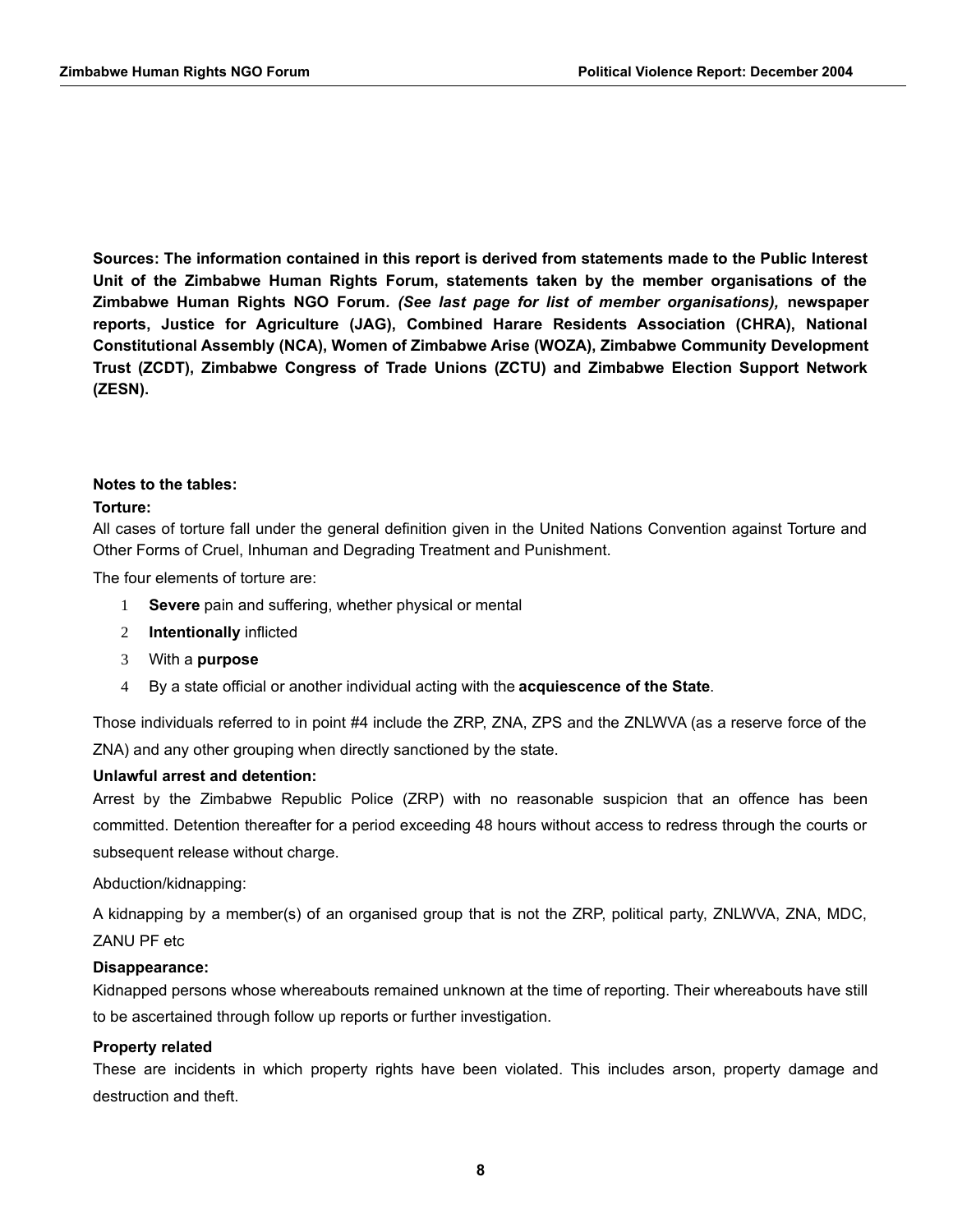#### **Key Abbreviations**

- AIPPA Access to Information and Protection of Privacy Act
- CIO Central Intelligence Organisation
- MDC Movement for Democratic Change
- MP Member of Parliament
- MOA Miscellaneous Offences Act
- NAGG National Alliance for Good Governance
- NCA National Constitutional Assembly
- OVT Organised Violence and Torture
- POSA Public Order and Security Act
- PTUZ Progressive Teachers Union of Zimbabwe
- UMP Uzumba Maramba Pfungwe
- ZANU PF Zimbabwe African National Union Patriotic Front
- ZCTU Zimbabwe Congress of Trade Unions
- ZNA Zimbabwe National Army
- ZNLWVA Zimbabwe National Liberation War Veterans Association
- ZPS Zimbabwe Prison Service
- ZRP Zimbabwe Republic Police
- ZIMTA Zimbabwe Teachers Association
- ZUPCO Zimbabwe United Passenger Company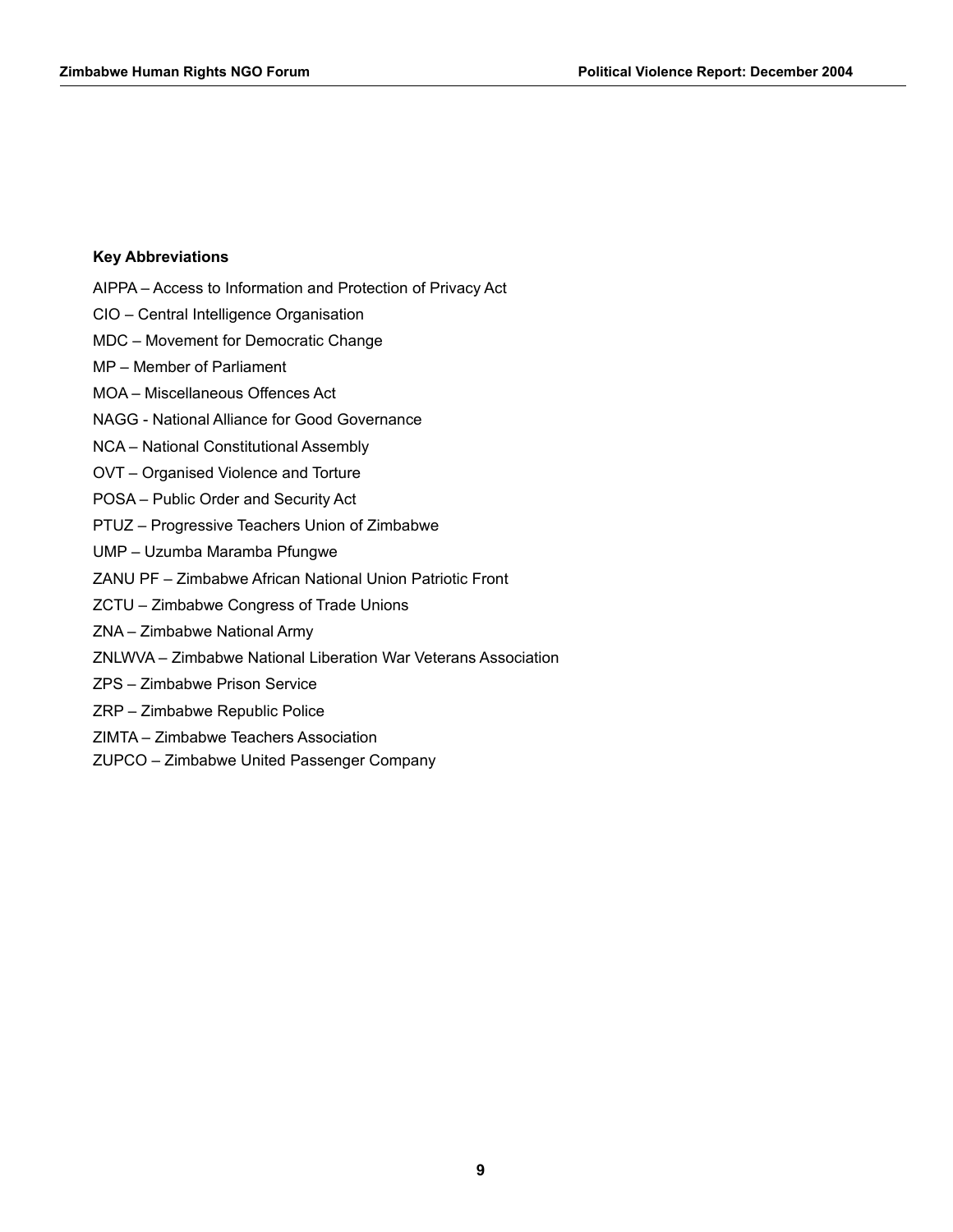#### **Cases of Political Violence**

*Note: The identities of victims whose names have not been published in the press and who are not public officials are protected by the use of initials. This is done in order to protect the victim from further violence, intimidation and possible recriminatory attacks.*

*The purpose of this report is to record the nature of the politically motivated violence and intimidation that continues to prevail in the country. The Monthly Political Violence Reports are primarily based on victims' accounts, accompanied by medical evidence where possible, obtained from member organisations of the Human Rights Forum and other partner organisations. Use is also made of press reports on politically motivated violence. The Monthly Political Violence Report cannot therefore be considered as the exhaustive record of all incidents of politically-motivated violence in Zimbabwe in the period under review. Nevertheless, every incident reported to the Human Rights Forum directly or through its members is meticulously documented and included in the reports.*

*The situation prevailing in the country is such that it has not been possible to verify all of these accounts. The Human Rights Forum has done what it can to verify the reports, and is satisfied that the vast majority of them are substantially true. It is also not possible to ascertain whether a victim's account is exaggerated or contains inaccuracies.*

*All reports derived from the press are denoted with the symbol* ∑*.*\

#### **HARARE**

#### *Zengeza*

#### *31 December 2004*

∑.It is reported that Dickson Tarusenga, John Matienga, Tinei Rwizi, Stephen Nyikadzino and Biggie Chitengu drove to the residence of MDC Chairwoman for Chitungwiza in Zengeza in the evening. She reportedly opened the door for them because she knew them as being from the same political party. They asked her, and she agreed, to attend and chair an urgent MDC meeting. As they approached Gandinga Road in Zengeza, the four men allegedly started assaulting her physically while questioning her on why she had been voted Chairwoman when male candidates were available. She was reportedly dragged to an open area near the precast wall of Zengeza 1 High School where they allegedly continued beating her with batons and whips. Tarusenga is alleged to have undressed the defenceless woman and raped her. She apparently passed out during the rape and only regained consciousness the next day. A passer-by is reported to have rescued her and taken her to her parents' home. The matter was reported to the police who then took her to hospital. The four men are in court over the case, facing charges of assault with intent to cause grievous bodily harm, and rape.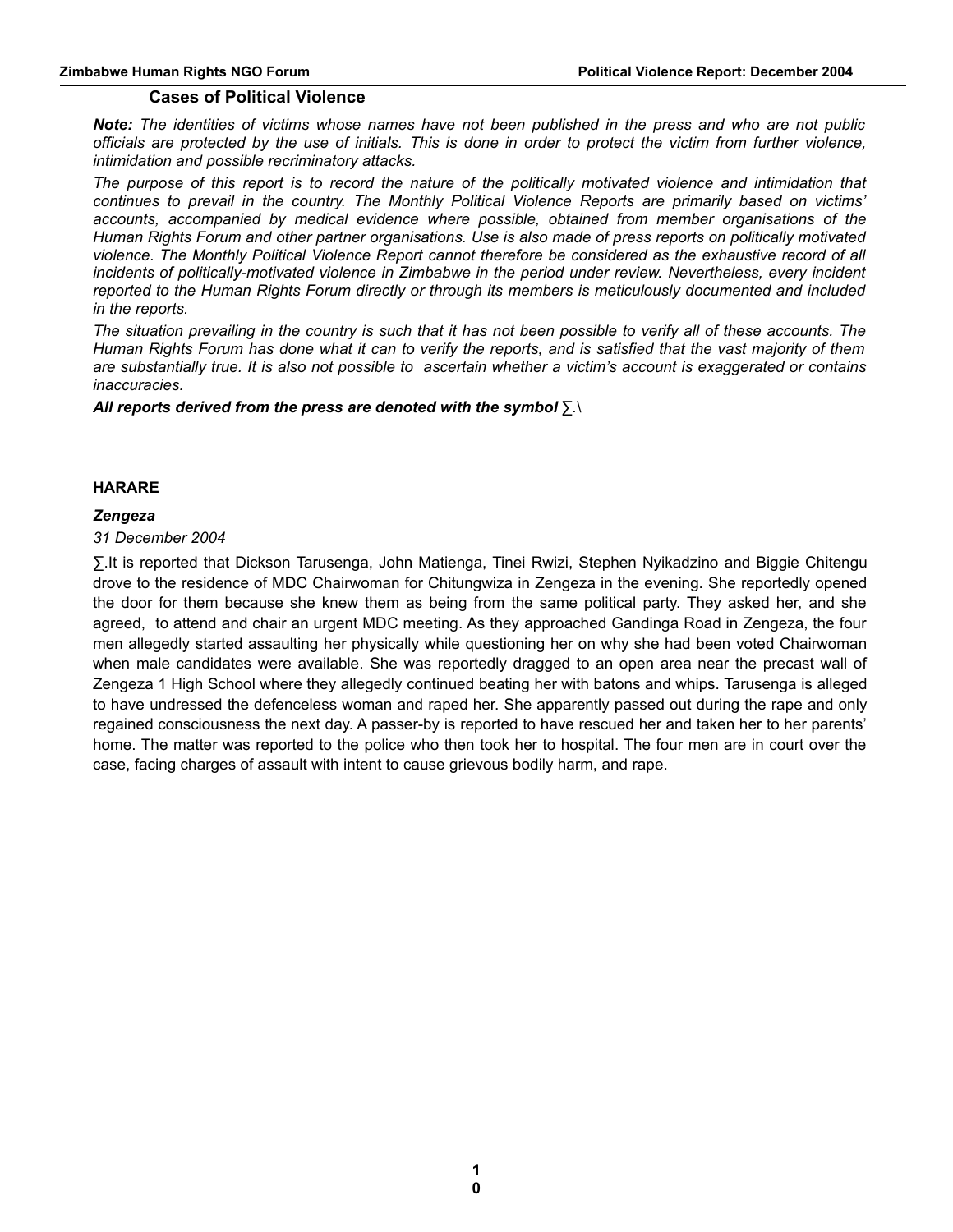#### **MASVINGO**

#### *Masvingo South*

#### *26 December 2004*

∑. It is reported that 16 ZANU PF youths went on the rampage against ZANU PF supporters of Walter Muzembi. They reportedly approached Mr. Julius Masimba who was at a funeral in Tokwane-Ngundu, and dragged him to their car. His wife, Mrs. Easther Masimba, is reported to have followed the car, crying and pleading with the youths, who then allegedly spared her husband but assaulted her instead. The youths are reported to have said that they were avenging what had been done to them on November 7 by Muzembi's supporters. On the same day, the youths also reportedly went to Mr. Saston Maroreke's homestead where they told his son that they wanted to kill his father for the events of November 7. The youths then apparently proceeded to Joshua Matakanure's homestead where they allegedly intimidated him, vowing to return to kill him on December 31. The victims made a report to the police and some of the youths were reportedly apprehended. On 7 November, in Tokwane-Ngundu, 13 people allegedly attacked 4 people, resulting in one of the victims losing two teeth. The 13 were taken to court on charges of public violence and were granted \$100 000 bail each.

#### *COMPARATIVE ANALYSIS FOR THE YEARS 2003 AND 2004*

The two years, 2003 and 2004, have provided ample evidence of the continuation of gross human rights violations in Zimbabwe. Below we provide a comparative analysis of the two years. The data and the more significant historical events are summarised in Appendix 1 for 2003, and in Appendix 2 for 2004.

The first contrast made between the two years is in the broad comparison of various categories of violation. Here a simple classification was made between physical violence [assault, abductions/kidnappings and torture], psychological violence [death threats, displacement, and property-related violations], interference with basic freedoms [freedoms of association, assembly & expression, and unlawful arrest/detention] and murder [including attempted murder]. As is seen from Figure 1 (over), the general trend observed is that violations in all categories were decreasing in 2004. However, the same trend is still observed. Interference with basic freedoms remains the highest category, followed by physical violence.

#### **Figure 1.**

It is also worth commenting that, although there is a trend towards reduction in most categories, the reductions seen in 2004 are small, and the numbers of reports in all categories, murder excepted, is still unacceptably high.

Figure 2 (over) shows the contrast between the two years for the types of violations seen by the Human Rights NGO Forum. This provides a more detailed view of the two years, and obviously shows the same small trend towards reduction in 2004. Against the general trend towards reduction, it can be seen that there were increases in the areas of assault, abductions/kidnappings and political intimidation and discrimination. The increases in assault are contrasted with the marked decrease in reports of torture. Here it should be noted that, with an election on the horizon, assaults, abductions/kidnappings and political intimidation and discrimination (all of which have been seen with high frequency in previous major elections) will require the law enforcement to apply the law without fear or favour. Encouraging remarks on this score have been made by the President and the Commissioner of Police, and the Human Rights NGO Forum looks forward to these remarks being matched by direct action.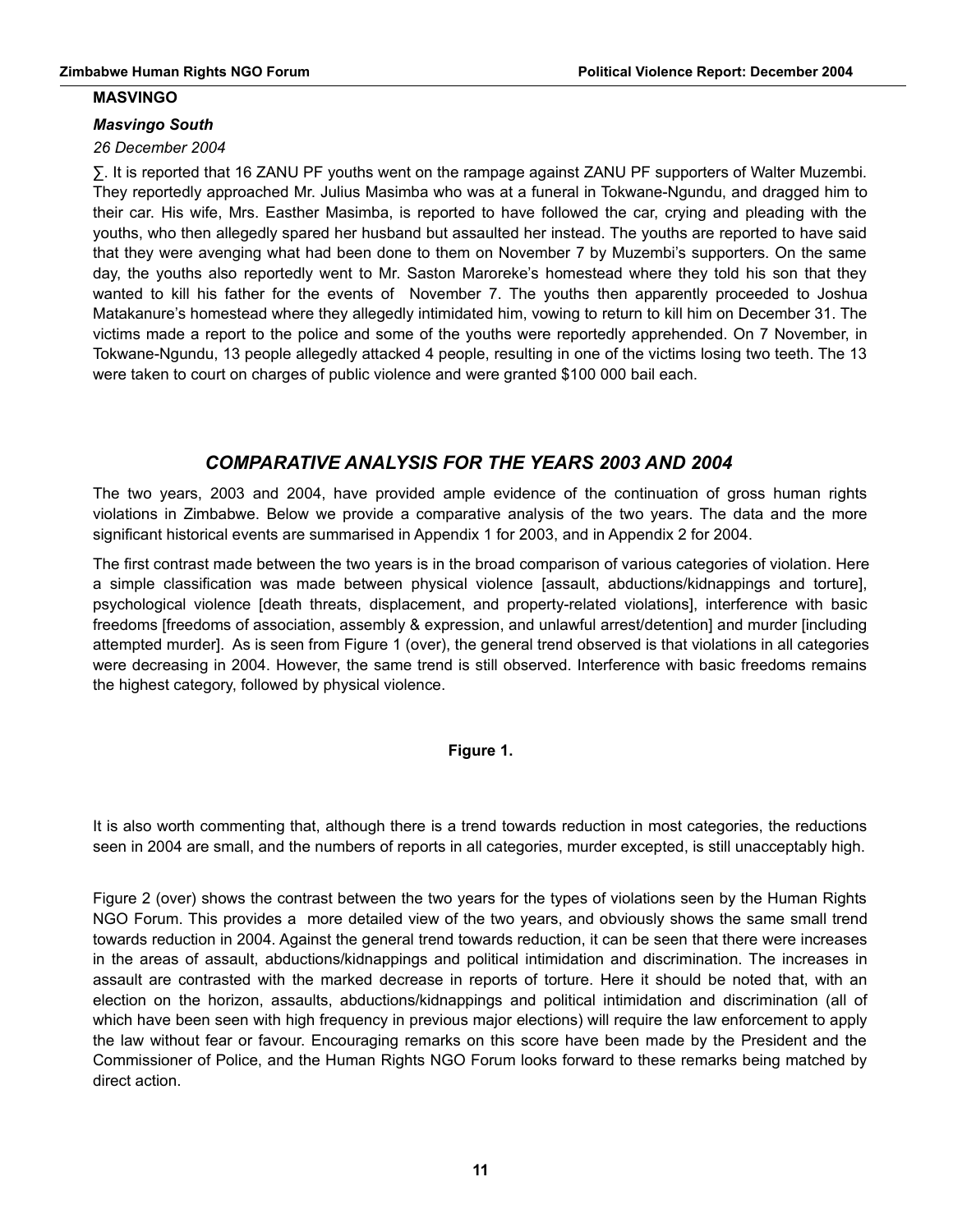#### **Figure 2**

Figure 3 below shows the trends by month in 2003 and 2004. There is clearly considerable variation over the two years, and also within each year. Elsewhere and using the data between 2001 and 2003 reported by the Human Rights NGO Forum, it has been shown that the strongest association is between violence and elections or other events of political significance such as strikes, stayaways, or demonstrations<sup>[1](#page-11-0)</sup>. As will be seen from the Tables of significant events provided in Appendices 1 and 2, this remains the case in 2004. The data indicate that there remains a strong presumption that law enforcement agencies and other non-state groups indulge in violent or draconian action against perceived opponents of the Government. Again, the Human Rights NGO Forum hopes that these trends will not be apparent in the run-up to the 2005 General Election.

#### **Figure 3.**

#### *Assault and other incidents of violence*

As represented by the graphs and tables (Appendices 1 and 2), documented violent incidents decreased by 21%, from 3300 in 2003 to 2715 (see Appendix 2) cases in 2004. The higher levels of 2003 are possibly attributable to the high levels of political victimization spilling over from the 2002 Presidential Elections. In 2003, 497 cases of torture were reported, against only 170 in 2004 – a decrease of 66%.

While in 2003 assaults were perpetrated mainly by state agents against members of the opposing party – almost invariably the MDC - the number of incidents of intra-party political violence rose in 2004, with violence now being perpetrated against any form of opposition, whether intra-party or inter-party, and also by state agents.

The year 2004 began with the reported assaults on three MDC supporters in the Shamva area, resulting in the death of one. The assaults were allegedly ordered, in a drive to rid the area of opposition supporters, by a Government Minister reported to own a farm in the district. A number of violent incidents centred around the NCA demonstrations in Harare and on sporadic conflicts in Manicaland - a strike of miners, land disputes, including the seizure of the farm of MDC MP Roy Bennett. In March 2003, the MDC mass stay-away and the Kuwadzana and Highfield Parliamentary by-elections were marked by acts of torture and intimidation, and were followed in April by retributive acts and post election violence. Tonderayi Machiridza, an MDC supporter, was allegedly murdered by the ZRP and ZNA on suspicion that he was involved in violence during the MDC stay-away.

#### *Abduction and kidnapping*

Kidnapping and abduction rose from 52 in 2003 to 62 in 2004, most perpetrated by either the Army or ruling Party supporters, with a high of 12 in March 2004, the month of the Zengeza by-election; while in June and August 2003 there had been 9 abductions per month, coinciding with the mass MDC stay-away, "*the final push*", and urban councils elections respectively.

<span id="page-11-0"></span><sup>1</sup> Here see *REDRESS (2004), Zimbabwe: Tortuous Patterns Destined To Repeat Themselves in Upcoming Election Campaign. Preliminary Study of Trends and Associations in the Pattern of Torture and Organized Violence in Zimbabwe, July 2001 – December 2003, LONDON: REDRESS TRUST.*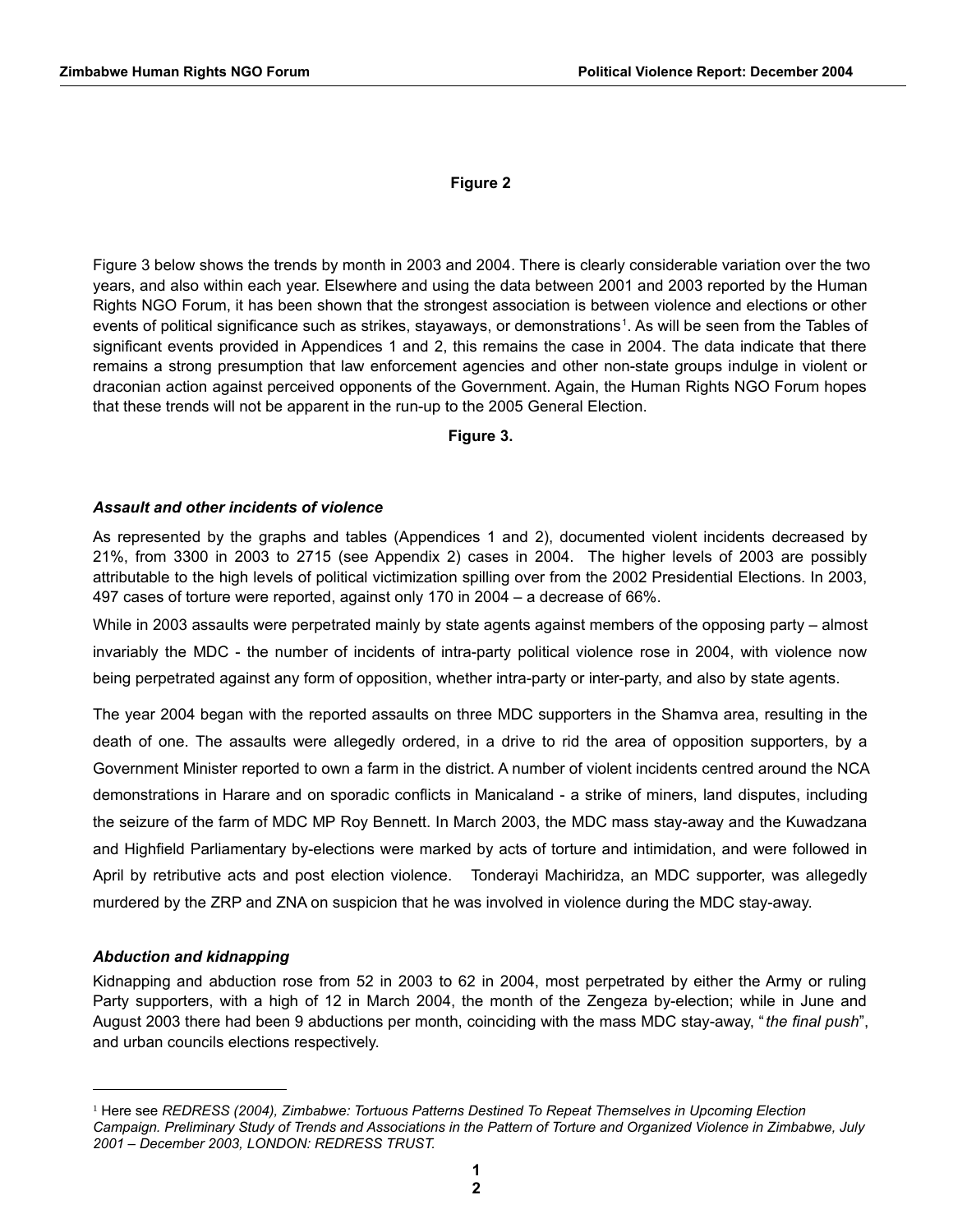#### *Attempted murder*

In 2004 three of the eight cases of attempted murder recorded in January were attributable to pre-election interparty violence at Gutu North and the attacks on Shamva MDC supporters, resulting in the death of Alexander Chigega. The 3 attempted murder cases of August 2003 resulted reportedly from inter-party violence occurring during the country's Urban Councils elections. The three cases of attempted murder recorded in October 2003 occurred during the nominations for Council elections, enabling ZANU PF candidates to win seats, unopposed, in Chinhoyi, Marondera and seven Rural District Councils (RDCs), with violent conflict also seen at the Nomination Court for Kadoma Central Parliamentary by-election.

#### *Death Threats*

In 2004 less than half the death threats (35) documented in 2003 (80) were recorded. Thirty-nine death threats were recorded in November 2003 alone, attributable to the ZCTU demonstrations and to the Kadoma Central byelection. In 2004 the highest number of cases was associated, as was much other violence, with the March byelection in Zengaza.

#### *Disappearances*

Disappearances are less common in Zimbabwe than in other countries affected by multiple human rights violations. None were recorded in 2004 and only four in 2003. In July, WOZA members demonstrated against POSA, which is likely to have been the cause of the one disappearance reported.

#### *Displacement*

Fewer cases of displacement were recorded in 2004 than in 2003; 189 and 208 respectively. Seventy-eight were recorded in November 2003, related doubtless to the ZCTU demonstrations and Kadoma by-election conflicts, while in 2004, 69 displacements recorded in October could be associated with the events of that month – the NCA demonstrations against the NGO Bill, and the MDC celebrations of the acquittal of Tsvangirai. Other causes may have been retributive acts such as expulsion of students from University residences after the Tsvangirai treason trial verdict.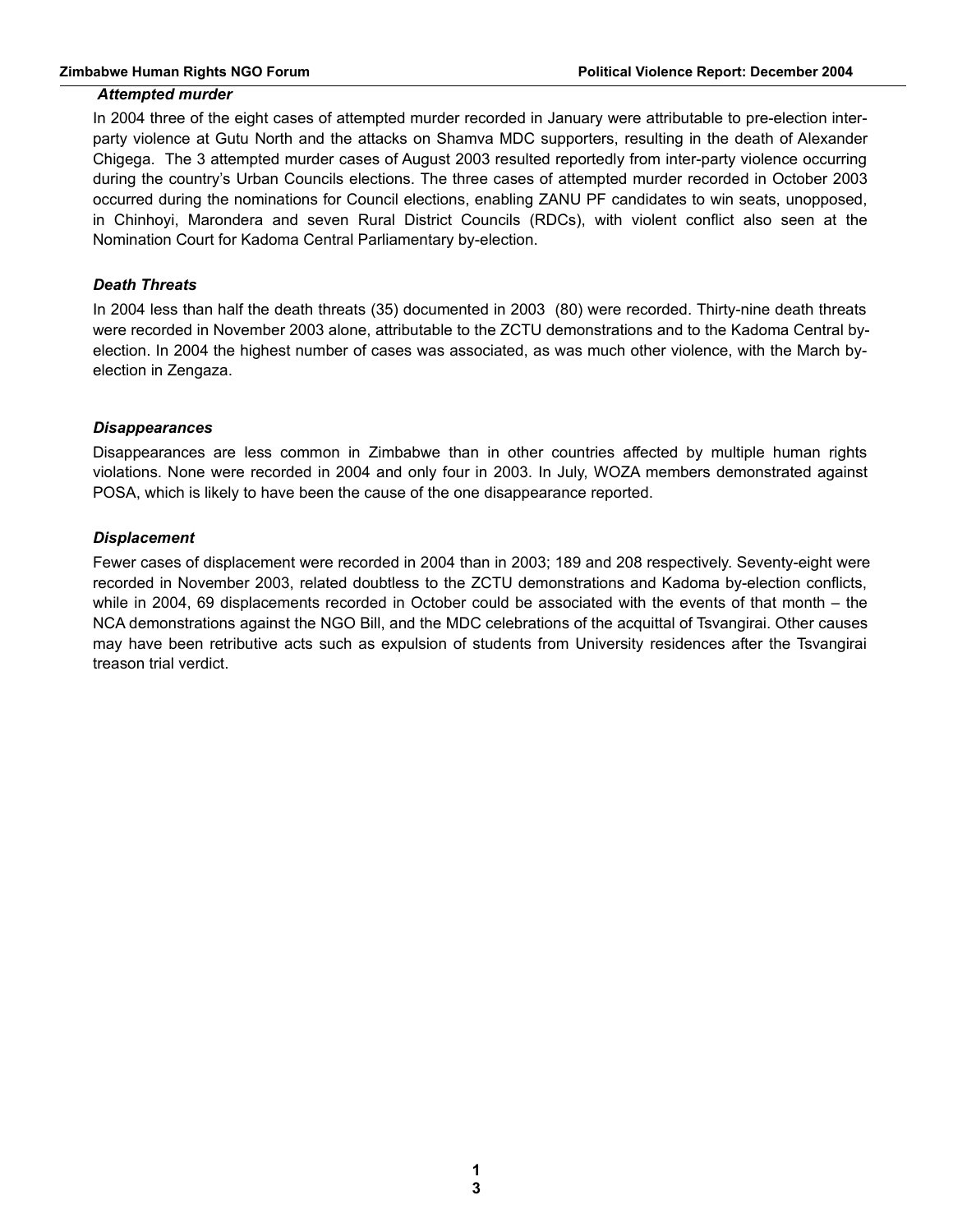#### *Freedom of expression/association/movement*

The most frequently violated human right for both years was the right to freedom of expression, association and movement, now fallen victim to POSA, AIPPA and MOA, the most frequently invoked Acts. In 2003, 809 violations of this right were recorded, while in 2004 there was a small reduction to 760 violations.

In 2003 most violations (292) occurred in October, during and after the ZCTU and NCA demonstrations and the violence associated with nominations for council and mayoral elections. In 2004, 140 violations were recorded in June alone, associated with police disruptions of WOZA meetings and demonstrations in Bulawayo Province.

#### *Murders*

In 2003 ten politically motivated murders were recorded of which three were committed in June during the MDC "*final push*". In January 2003 a ZANU PF supporter, Tonderai Mangwiro was reportedly petrol-bombed in the runup to the Kuwadzana Parliamentary by-election and an MDC activist Samson Shawano Kombo was reportedly tortured to death by ZANU PF supporters and suspected war veterans.

The year 2004 recorded only 3 murders, one in each of the first three months of the year, and none thereafter. All three were MDC supporters or associates:- a worker at the farm of MDC MP for Chimanimani, Roy Bennett, Shemi Chimbarara, was killed as the farm was invaded by war veterans and ZANU PF supporters; an MDC supporter, Alexander Chigega, was killed during inter-party violence in Shamva constituency, Mashonaland Central; and an MDC supporter, Francis Chinozvina, was murdered during the Zengeza Parliamentary byelection in March. It is claimed that the majority of the politically motivated murders in both years were committed by the ruling Party and their accomplices.

#### *Political discrimination/intimidation/victimization*

More cases of political discrimination/intimidation/victimisation were recorded in 2004 than in 2003 -550 and 466 respectively. Inter-party violence during the Zengeza Parliamentary by-election in March probably accounts for the 141 cases recorded in March, with the majority of the victims being MDC supporters. In 2003 the month of March saw most violations, attributable to the Kuwadzana and Highfied Parliamentary by-elections and the MDC stay-away. By December, when only 5 cases were recorded, the likely implementation of the NGO Act, passed by Parliament on 9 December, made the collection of information on human rights violations problematic. (The day after the NGO Bill was passed through Parliament was, ironically, World Human Rights Day).

#### *Property related*

Property-related violations of human rights fell slightly in 2004 from 153 in 2003 to 145. In November 2003 and March 2004 these violations peaked, as did other types of violation, during Parliamentary by-elections.

*Rape*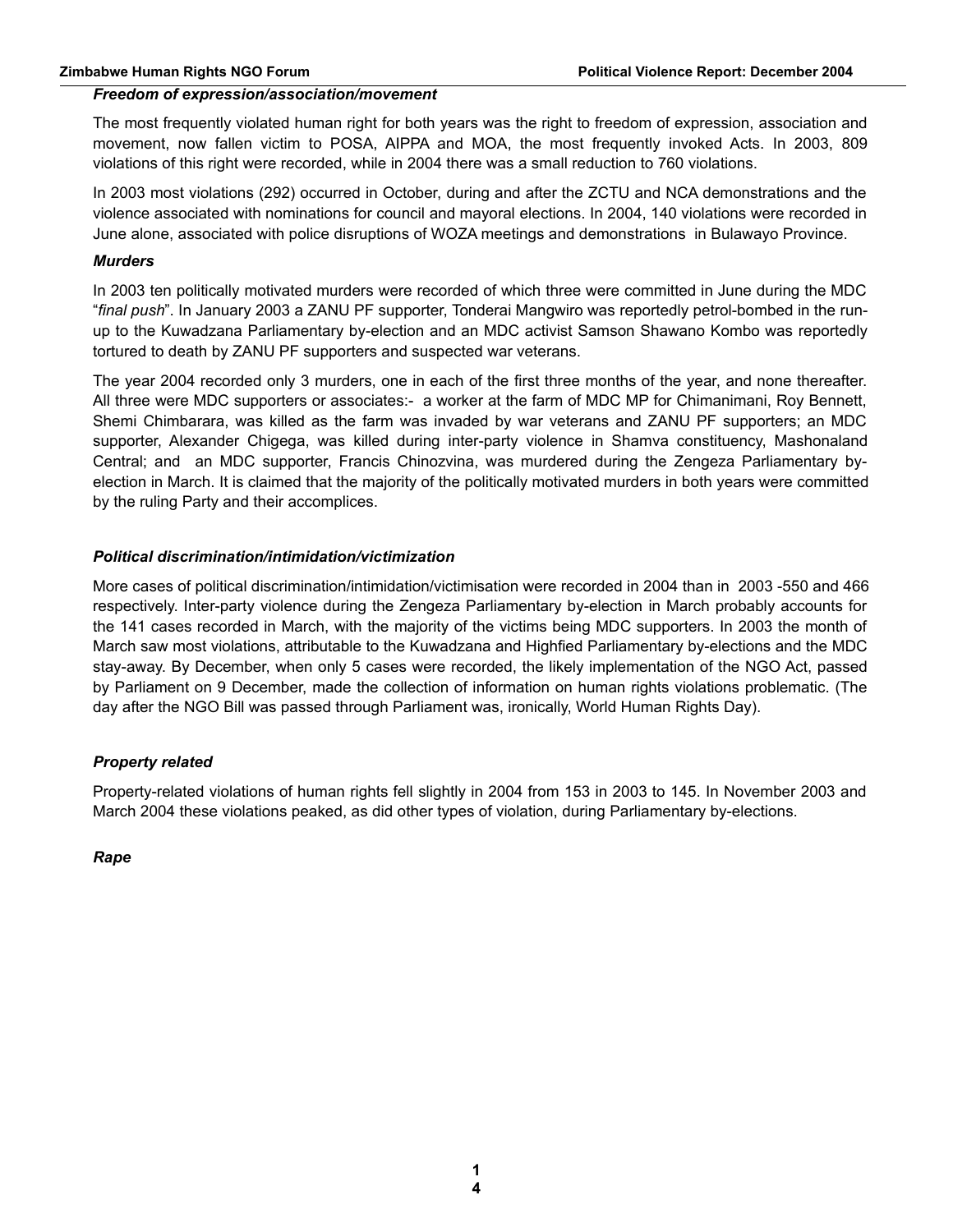Six politically motivated rape cases were recorded in 2003 and only 2 in 2004. The five cases of rape recorded in April 2003 resulted probably from post-election retributive violence in Highfield and Kuwadzana after the two Parliamentary by-elections. The low figures undoubtedly reflect the reluctance of victims to report.

#### *School closure*

School closure has been the least frequent political violation of human rights. Only one case was recorded in the two years, in June 2003, at Lipford Primary School in Zvimba South constituency where settlers are reported to have camped alleging that the school authorities were engaging in Party politics by closing during the MDC's '*final push".*

#### *Torture*

Torture remains a perennial problem in Zimbabwe, and although documented cases dropped from 497 in 2003 to 170 in 2004, this decrease could suggest that one of the objectives of the perpetrators of torture is being met – publicised or rumoured accounts of torture have deterred activism. Alternatively, or in addition, the reduction in torture cases could reflect a reduction in the state's power to inflict torture.

As could be expected, the stayaways and by-elections of March 2003 resulted in the highest number of torture reports for the year, 159; while February 2004 brought forth the largest number of reports for the year, 74 associated with the NCA demonstrations disrupted by the ZRP in Harare, and the violent clashes of war veterans, farm workers, police and army at Roy Bennett's Chimanimani farm

#### *Unlawful Arrest and Detention*

The reduction in unlawful arrests may result from the ready availability of POSA, legislation implemented with zeal by the police. The highest number of unlawful arrest cases recorded in the period between 2003 and 2004 was in April 2003 recording 158 cases. This can be attributed to the ZCTU stay-away from 23-25 April 2003 and the residual arrests of those involved in the MDC 18-19 March stay-away. MDC supporters were also unlawfully arrested while attending the funeral of MDC supporter Richard Tonderayi Machiridza who was allegedly murdered by police officers and army officers on 18 April under the suspicion that he had perpetrated violence during the 18-19 March MDC stayaway. September recorded the highest number of unlawful arrest cases in 2004, as reactions to the demonstrations against the NGO Bill by NCA and WOZA, and to MDC gatherings. WOZA and NCA activists were arrested in the process. In the same month, many MDC supporters were unlawfully arrested or victimised during the MDC  $5<sup>th</sup>$  year anniversary celebrations.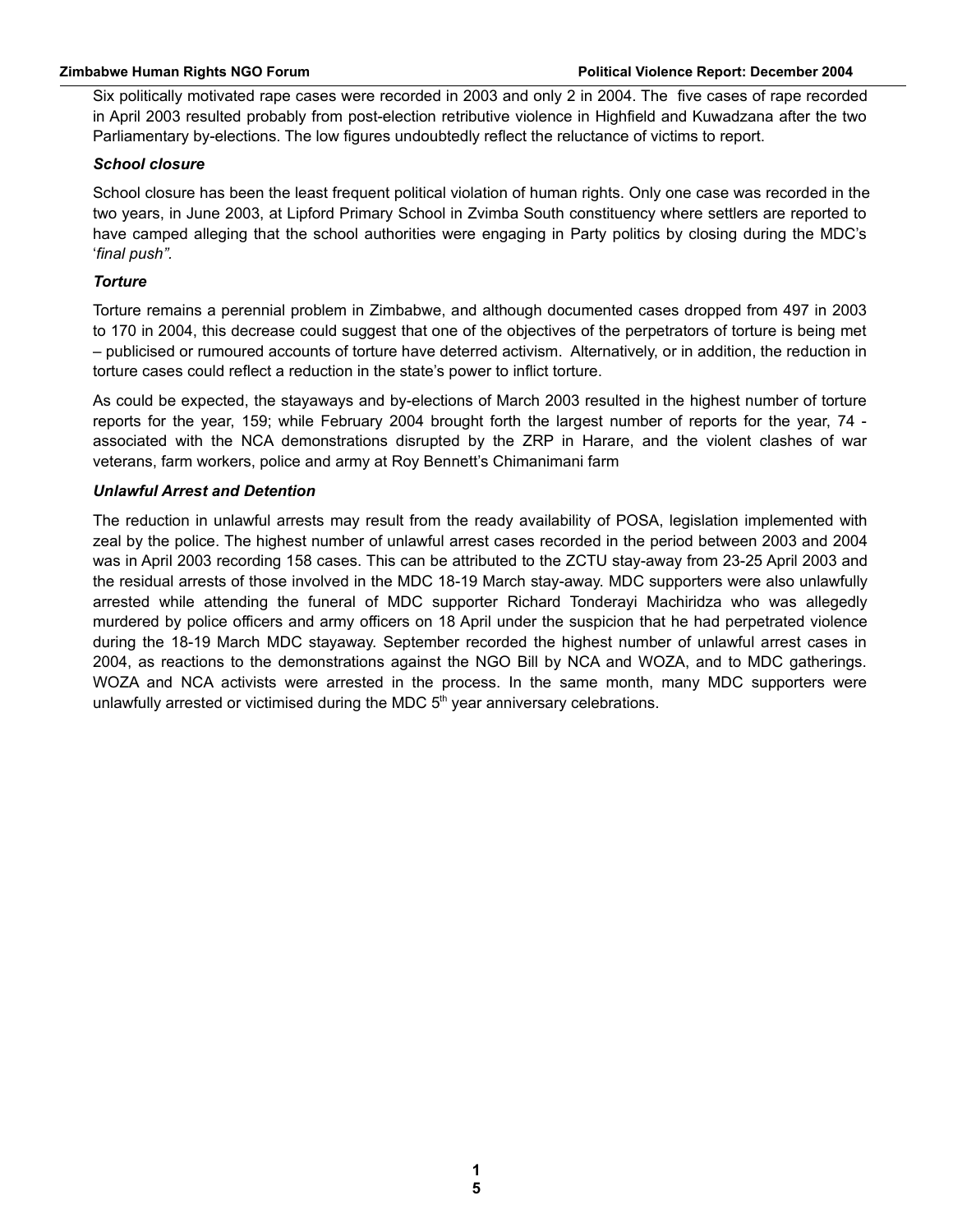Full alphabetical list of reported deaths related to political violence 1 January to 2004 recorded indicating name, political affiliation, date of death, constituency and province.

#### **TOTAL: 3 MDC – 2; UNKNOWN - 1**

| <b>SURNAME</b>      | <b>FIRST NAME</b><br>(S) | <b>POLITICAL</b><br><b>AFFILIATIO</b><br>N | <b>DATE OF</b><br><b>DEATH</b> | <b>CONSTITUEN</b><br>CY | <b>PROVINCE</b>               |  |  |
|---------------------|--------------------------|--------------------------------------------|--------------------------------|-------------------------|-------------------------------|--|--|
| <b>1 CHAMBARARA</b> | <b>SHEMI</b>             | <b>UNKNOWN</b>                             | 8 FEBRUARY<br>2004             | <b>CHIMANIMANI</b>      | <b>MANICALAND</b>             |  |  |
| 2 CHIGEGA           | <b>ALEXANDER</b>         | <b>MDC</b>                                 | 4 JANUARY<br>2004              | <b>SHAMVA</b>           | MASHONALAND<br><b>CENTRAL</b> |  |  |
| <b>3 CHINOZVINA</b> | <b>FRANCIS</b>           | <b>MDC</b>                                 | 28 MARCH<br>2004               | <b>ZENGEZA</b>          | <b>HARARE</b>                 |  |  |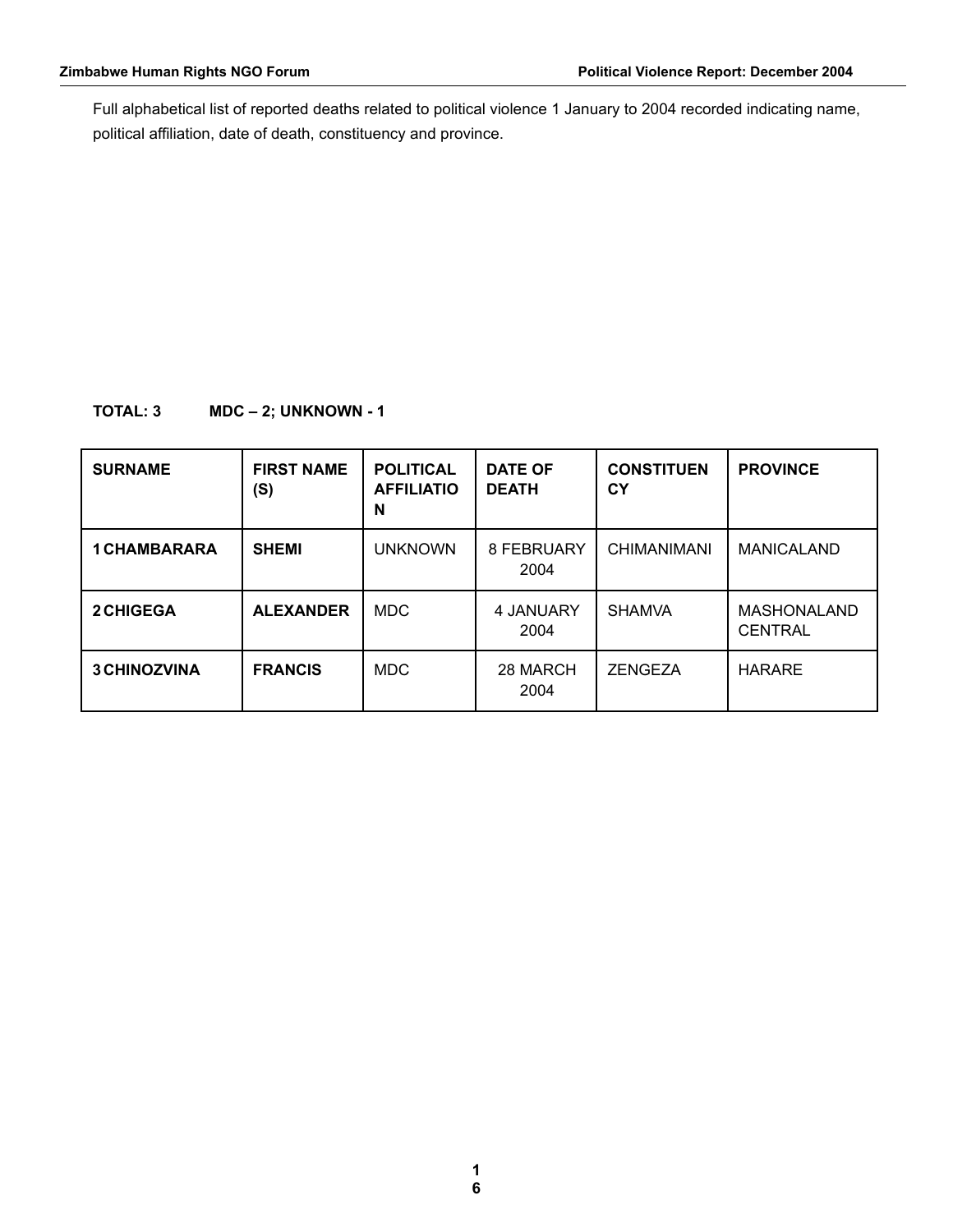#### **APPENDIX 1.**

### **Monthly totals of human rights violations: 1 January to 31 December 2003**

|                                    |                 |     |                |     |     |     |                 |     | <b>Sep</b>     |            |            |                |               |
|------------------------------------|-----------------|-----|----------------|-----|-----|-----|-----------------|-----|----------------|------------|------------|----------------|---------------|
|                                    | Jan             | Feb | Mar            | Apr | May | Jun | Jul             | Aug |                | <b>Oct</b> | <b>Nov</b> | <b>Dec</b>     | <b>Totals</b> |
| <b>Assault</b>                     | 22              | 32  | 40             | 80  | 6   | 38  | 20              | 45  | 18             | 36         | 33         | 18             | 388           |
| Abduction/kidnapping               | 6               |     | 4              |     |     | 9   | $\overline{2}$  | 9   | 0              | 1          | 6          | 6              | 52            |
| <b>Death Threats</b>               | 0               | 3   | $\overline{2}$ | 4   |     | 5   | 3               |     | 1              | 18         | 39         | 3              | 80            |
| <b>Displacement</b>                | 10              | 13  | 53             | 8   | 9   | 5   | 6               | ⇁   | 7              | 6          | 78         | 6              | 208           |
| Freedom of association,            |                 |     |                |     |     |     |                 |     |                |            |            |                |               |
| assembly, expression               | 0               | 118 | 46             | 43  | 58  | 61  | 58              | 39  | 6              | 292        | 61         | 27             | 809           |
| <b>Murder [including</b>           |                 |     |                |     |     |     |                 |     |                |            |            |                |               |
| attempted murder]                  | 2               | 0   | ◢              | 3   | ◢   | 4   |                 | 4   | 0              | 3          | 0          | $\overline{2}$ | 20            |
| <b>Political</b>                   |                 |     |                |     |     |     |                 |     |                |            |            |                |               |
| discrimination/victimization       | 10 <sup>°</sup> | 16  | 105            | 92  | 18  | 69  | 12 <sub>2</sub> | 44  | 16             | 44         | 15         | 25             | 466           |
| <b>Property-related violations</b> | $\Omega$        | 4   | 20             | 19  | 4   | 34  | 7               | 12  | $\overline{2}$ | 5          | 41         | 5              | 153           |
| <b>Torture</b>                     | 8               | 8   | 159            | 75  | 16  | 113 | 11              |     | $\overline{2}$ | 95         | 8          | 1              | 497           |
| Unlawful arrest/detention          | 35              | 122 | 106            | 158 | 37  | 34  | 5               | 28  | 4              | 18         | 60         | 20             | 627           |
| <b>Monthly Total:</b>              | 93              | 317 | 536            | 489 | 151 | 372 | 124             | 190 | 56             | 518        | 341        | 113            | 3300          |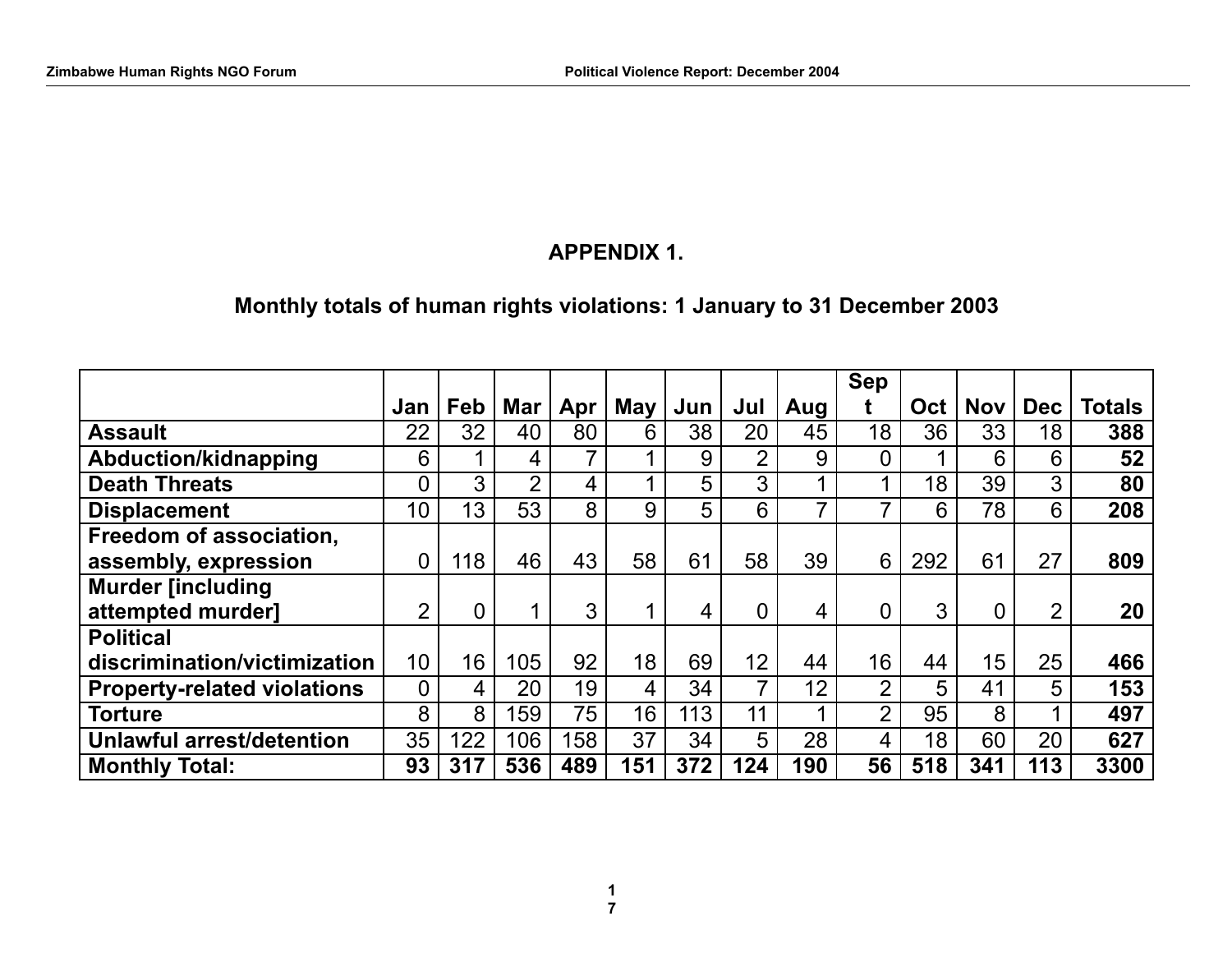**Main Events 2003**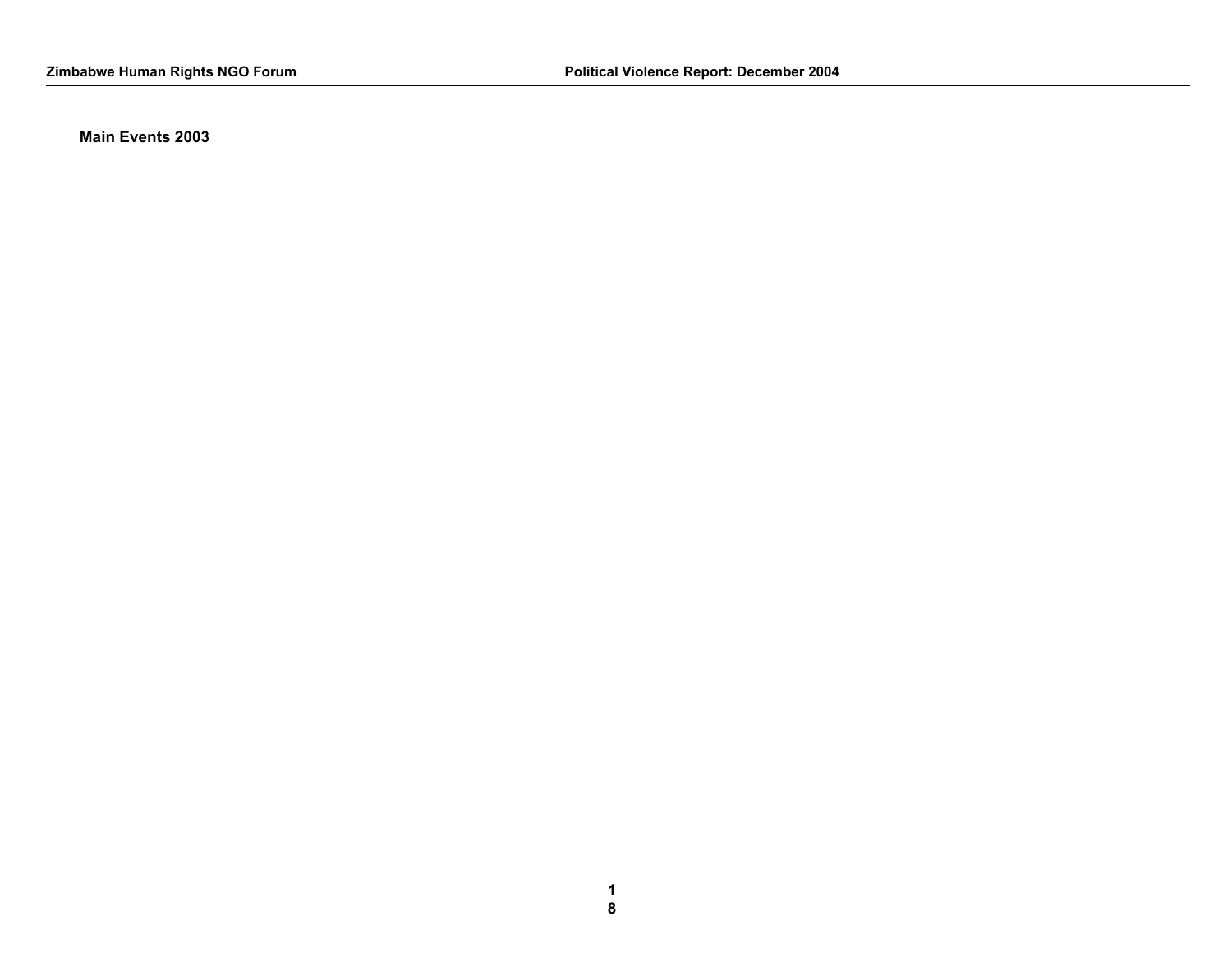| January      | ZANU PF member Tonderai Mangwiro is petrol bombed in Kuwadzana at a ZANU PF base and ZANU PF<br>members impose a curfew in the area as they step up violence and intimidation on the eve of the Kuwadzana<br>Parliamentary by-election.<br>Combined Harare Residents Association (CHRA) Committee Members are abducted and beaten for 4 hours by<br>suspected ZANU PF supporters and later arrested and detained by the police overnight under POSA<br>MDC MP Job Sikhala, Human Rights Lawyer Gabriel Shumba, Bishop Shumba, Taurayi Magaya and Charles<br>Mutuma are tortured by the police for alleged breach of Section 15 of POSA. This is condemned by both foreign<br>and local Human Rights Groups.<br>Samson Shawano Kombo, an MDC activist dies from serious injuries sustained from torture by ZANU PF<br>supporters and suspected war veterans. |
|--------------|-------------------------------------------------------------------------------------------------------------------------------------------------------------------------------------------------------------------------------------------------------------------------------------------------------------------------------------------------------------------------------------------------------------------------------------------------------------------------------------------------------------------------------------------------------------------------------------------------------------------------------------------------------------------------------------------------------------------------------------------------------------------------------------------------------------------------------------------------------------|
| February     | Political violence continues in Kuwadzana ahead of a Parliamentary by-election to replace the late MDC MP for the<br>area, Learnmore Jongwe.<br>Organisers of a Crisis In Zimbabwe Coalition meeting at Northside Community Church, 23 Pastors and members<br>of the clergy on their way to Police General Headquarters to present a petition to the Deputy Police Commissioner,<br>and 70 persons marching for love and against all forms of violence on Valentine's day are arrested under POSA<br>sections 16, 17 and 19-22                                                                                                                                                                                                                                                                                                                              |
| <b>March</b> | The opposition MDC calls for a mass stayaway on 18-19 March 2003, which is surrounded by violence and<br>intimidation by state agents and ruling ZANU PF Party supporters.<br>Two Parliamentary by-elections are held on 29-30 March 2003 in Kuwadzana constituency, after the death of MDC<br>legislator Learnmore Jongwe and Highfield constituency after the expulsion of Munyaradzi Gwisai from the MDC.<br>The two by-elections are marred with violence, torture and intimidation.<br>The Zimbabwe Human Rights NGO Forum issues a press statement on 24 March condemning the violence<br>perpetrated by state agents, war veterans and ruling party members during the MDC stayaway.                                                                                                                                                                 |
| <b>April</b> | The Zimbabwe Congress of Trade Unions (ZCTU) calls for a mass stayaway on 23-25 April 2003, which is marred<br>$\overline{\phantom{a}}$<br>with violence and intimidation.<br>Post election retributive violence occurs in Kuwadzana and Highfield constituencies after the two Parliamentary by-<br>elections held on 29-30 March 2003.<br>Richard Tonderayi Machiridza, an MDC supporter is allegedly murdered by police officers and army officers on 18<br>April 2003 on suspicion that he perpetrated violence during the 18-19 March 2003 MDC stayaway. More than 70<br>MDC supporters attending his funeral are arrested under the Miscellaneous Offences Act (MOA) section 7 (b).                                                                                                                                                                   |
| <b>May</b>   | Women Of Zimbabwe Arise (WOZA) members are arrested for allegedly staging a demonstration in contravention<br>$\overline{\phantom{a}}$<br>of a High Court Order, which had barred them from doing so.<br>Widespread reports of Zimbabwe National Army (ZNA) and Zimbabwe Republic Police (ZRP) personnel torturing of<br>MDC supporters.                                                                                                                                                                                                                                                                                                                                                                                                                                                                                                                    |
| June         | MDC calls for a mass stayaway code named "the final push" from 2-6 June 2003 in order to coerce the<br>Government to agree to inter Party talks to solve the Zimbabwe crisis. This is surrounded by violence from both the<br>MDC and ZANU PF.                                                                                                                                                                                                                                                                                                                                                                                                                                                                                                                                                                                                              |
| July         | Forty-eight WOZA members are arrested and detained in Bulawayo for holding a demonstration against POSA<br>after delivering a letter to the Senior Prosecutor for Bulawayo at the Bulawayo Magistrates' Court.                                                                                                                                                                                                                                                                                                                                                                                                                                                                                                                                                                                                                                              |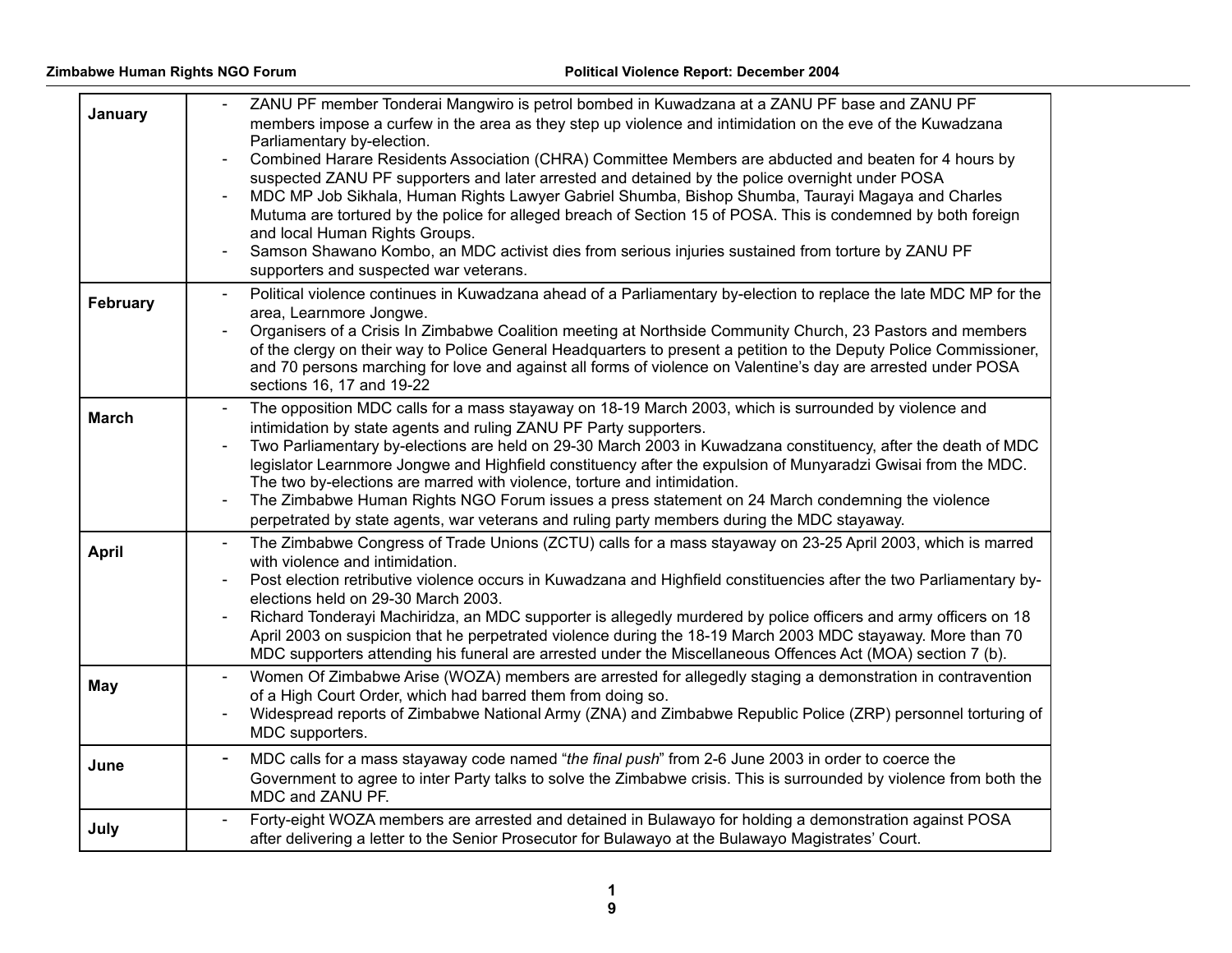| <b>August</b>    | Inter Party violence surrounds the 30-31 August Urban Councils Elections throughout the country.<br>Action Shamhu, dies from excessive bleeding after he was struck on the neck with a broken bottle by ZANU PF<br>$\overline{\phantom{a}}$<br>supporters for discussing politics at a beer hall in Kuwadzana, Harare                                                                                                                                                                                                                                                                                                                                                                                                                                                                                                                                                                                                                                                                                                                                                        |
|------------------|------------------------------------------------------------------------------------------------------------------------------------------------------------------------------------------------------------------------------------------------------------------------------------------------------------------------------------------------------------------------------------------------------------------------------------------------------------------------------------------------------------------------------------------------------------------------------------------------------------------------------------------------------------------------------------------------------------------------------------------------------------------------------------------------------------------------------------------------------------------------------------------------------------------------------------------------------------------------------------------------------------------------------------------------------------------------------|
| <b>September</b> | Political violence follows the Urban Councils elections. Civilians are victimized and intimidated based on the victory<br>of either ZANU PF or the MDC.                                                                                                                                                                                                                                                                                                                                                                                                                                                                                                                                                                                                                                                                                                                                                                                                                                                                                                                      |
| October          | Over 170 members of ZCTU are arrested on 8 October 2003 as they demonstrate against high taxation and<br>violations of trade union and human rights.<br>About 150 National Constitutional Assembly (NCA) members are arrested and others severely assaulted on 22<br>October 2003 as they demonstrate to call for a new and democratic constitution.<br>Human rights Lawyer, Beatrice Mtetwa is assaulted by Borrowdale police officers while attempting to report an<br>attempted car-jacking perpetrated against herself at Borrowdale Police Station. They accused her of being under<br>the influence of alcohol but refuse to conduct a breathalyser test.<br>Violence and victimization hinder MDC candidates from contesting in the Council and Mayoral elections, thus when<br>$\blacksquare$<br>the Nomination Courts were closed on 28 October 2003, ZANU PF candidates were declared winners unopposed<br>in Marondera, Chinhoyi and 7 Rural District Councils (RDC)<br>Violence surrounds the Nomination Court for the Kadoma Central Parliamentary by-election. |
| <b>November</b>  | 52 ZCTU members and leadership and civic leaders are arrested on 18 November 2003 in Harare for holding a<br>demonstration without notifying the police in terms of POSA section 24.<br>Violence and intimidation surround the Kadoma Central Parliamentary by-election held on 29-30 November 2003                                                                                                                                                                                                                                                                                                                                                                                                                                                                                                                                                                                                                                                                                                                                                                          |
| <b>December</b>  | Violence and intolerance surrounds the vote-counting of the Kadoma Central Parliamentary by-election<br>$\blacksquare$<br>Nineteen WOZA members are arrested in Bulawayo on 3 December 2003 as they demonstrate against food<br>scarcity and the escalating food prices.                                                                                                                                                                                                                                                                                                                                                                                                                                                                                                                                                                                                                                                                                                                                                                                                     |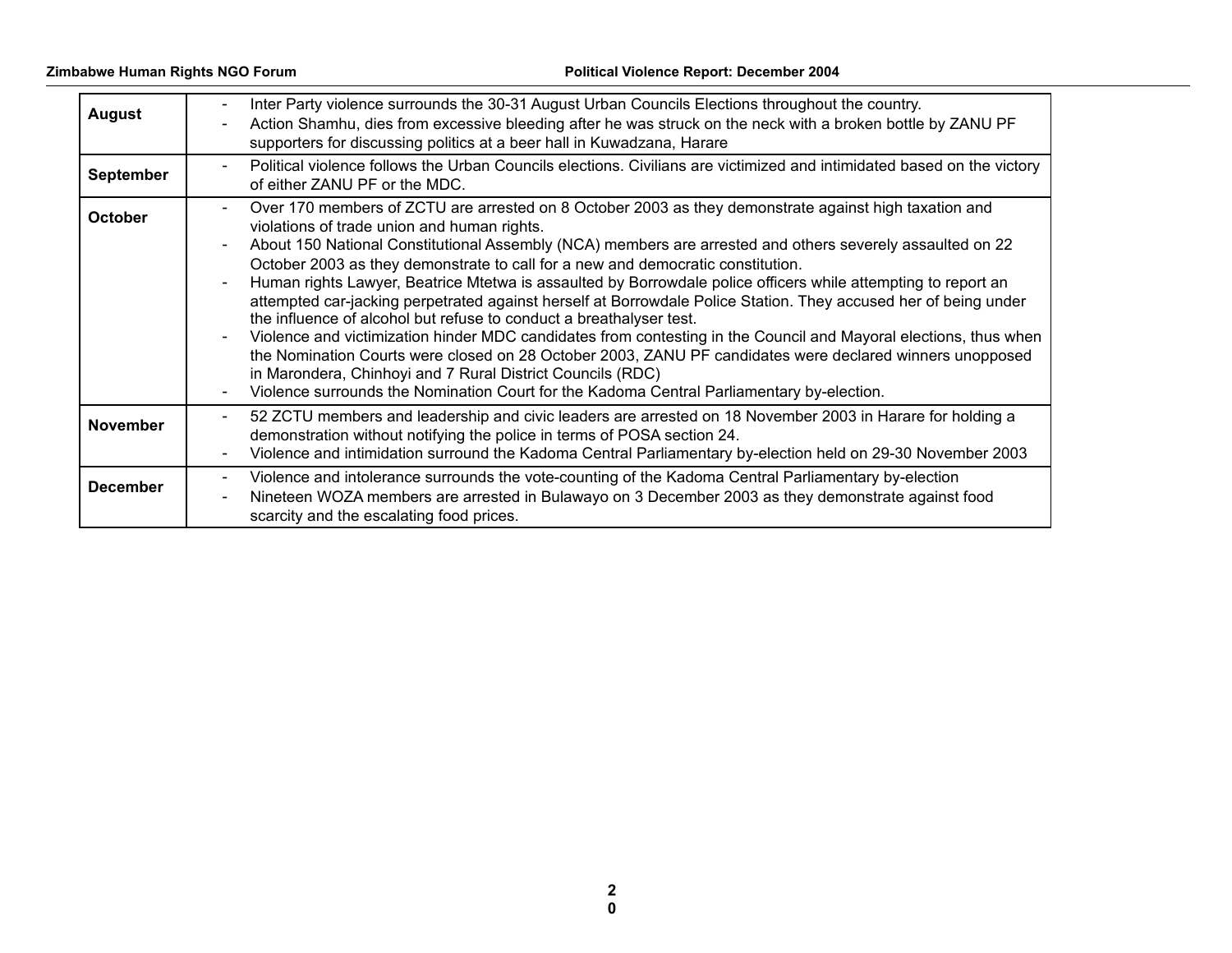*NB: Some of the categories were excluded from the table below, thus the actual total for 2004 is 2715*

### **Appendix 2. Monthly totals of human rights violations: 1 January to 31 December 2004**

|                                    |                |                |                 | Ap  |                          |              |     |                 |                |                |            |                |        |
|------------------------------------|----------------|----------------|-----------------|-----|--------------------------|--------------|-----|-----------------|----------------|----------------|------------|----------------|--------|
|                                    | Jan            | Feb            | <b>Mar</b>      |     | May                      | Jun          | Jul | Aug             | Sept '         | Oct            | <b>Nov</b> | <b>Dec</b>     | Totals |
| <b>Assault</b>                     | 34             | 32             | 109             | 16  | 29                       | 12           | 12  | 44              | 41             | 49             | 21         | 2              | 401    |
| Abduction/kidnapping               |                | 3              | 12              | ◢   | 13                       | 6            |     | 8               | 6              | 4              |            | 0              | 62     |
| <b>Death threats</b>               | $\overline{2}$ | $\overline{2}$ | 12 <sup>°</sup> |     | 7                        | 3            |     |                 | $\overline{2}$ | $\overline{2}$ | 0          | $\overline{2}$ | 35     |
| <b>Displacement</b>                | 5              | $\overline{2}$ | 19              | 6   | 13                       | $\mathbf{3}$ | 4   | 6               | 57             | 69             | 5          | 0              | 189    |
| Freedom of association,            |                |                |                 |     |                          |              |     |                 |                |                |            |                |        |
| assembly, expression               | 32             | 97             | 18              | 48  | 82                       | 140          | 27  | 27              | 142            | 113            | 34         | 0              | 760    |
| <b>Murder [including attempted</b> |                |                |                 |     |                          |              |     |                 |                |                |            |                |        |
| murderl                            | 4              | $\overline{2}$ | 3               | и   | $\overline{0}$           |              |     | 0               | $\overline{0}$ | 0              | $\Omega$   | 0              | 11     |
| <b>Political</b>                   |                |                |                 |     |                          |              |     |                 |                |                |            |                |        |
| discrimination/victimization       | 24             | 100            | 141             | 68  | 35                       | 21           | 28  | 31              | 50             | 36             | 10         | 5              | 550    |
| <b>Property-related violations</b> | 10             | 12             | 35              | 5   | 11                       | 4            | 3   | 33              | 29             | 3              | $\Omega$   | 0              | 145    |
| <b>Torture</b>                     | $\overline{2}$ | 74             | 23              | 16  | 18                       | 15           |     | 10 <sup>°</sup> | 6              | $\overline{2}$ | 3          | 0              | 170    |
| Unlawful arrest/detention          | $\overline{2}$ | 8              | 23              | 23  | $\overline{\phantom{a}}$ | 15           | 3   | 8               | 263            | $\overline{2}$ | 35         | 0              | 389    |
| <b>Total:</b>                      | 122            | 332            | 395             | 185 | 215                      | 220          | 80  | 168             | 596            | 280            | 109        | 9              | 2711   |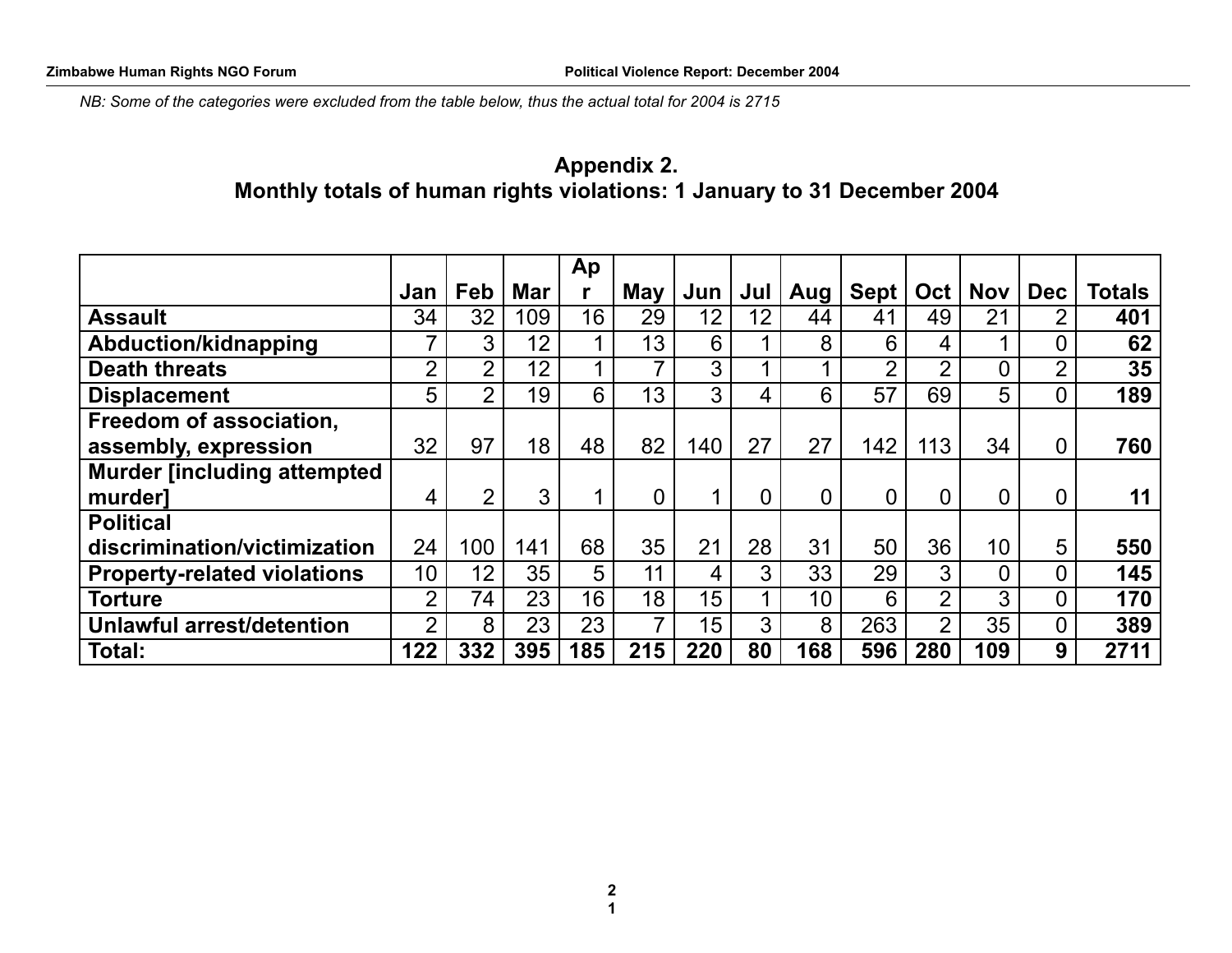#### **Main Events 2004**

| January       | ZANU PF and MDC inter-party violence: pre Gutu North constituency (Masvingo Province) by-election.<br>Violence in Shamva constituency (Mashonaland Central Province), one person killed, Alexander Chigega (MDC).                                                                                                                                                                                                                                                            |
|---------------|------------------------------------------------------------------------------------------------------------------------------------------------------------------------------------------------------------------------------------------------------------------------------------------------------------------------------------------------------------------------------------------------------------------------------------------------------------------------------|
| February      | NCA demonstration to call for a new constitution in Harare Central constituency (Harare Province) reportedly<br>disrupted by ZRP.<br>Violence on Charleswood Estate, Chimanimani (Manicaland Province) belonging to MDC MP for Chimanimani,<br>Roy Bennett. One person killed, Shemi Chimbarara (farm worker).                                                                                                                                                               |
| <b>March</b>  | Inter-party violence: Zengeza constituency by-election (Harare Province), majority of victims reportedly MDC<br>$\blacksquare$<br>supporters/members. One person killed, Francis Chinozvina (MDC).                                                                                                                                                                                                                                                                           |
| <b>April</b>  | Post Zengeza by-election retribution. Main targets reportedly MDC members.<br>$\overline{\phantom{a}}$<br>Inter-party violence in Mabvuku constituency (Harare Province).<br>$\overline{a}$<br>MDC intra-party violence in St Mary's constituency (Harare Province).<br>$\overline{a}$                                                                                                                                                                                       |
| May           | ZANU PF and MDC inter-party violence: Violence against MDC members in Mbare East constituency (Harare<br>$\blacksquare$<br>Province) reportedly perpetrated by members of Chipangano, reported to be a ZANU PF youth gang based in<br>Mbare.<br>ZANU PF and MDC inter-party violence: Alleged retribution against those who attended MDC rally in<br>$\overline{\phantom{0}}$<br>Chendambuya, Makoni North constituency (Manicaland Province).                               |
| June          | ZRP reportedly disrupts WOZA meeting on 16 June 2004 in Mpopoma constituency (Bulawayo Province).<br>$\overline{a}$<br>ZRP reportedly stops WOZA demonstration in commemoration of World Refugee Day on 19 June in Mpopoma<br>constituency (Bulawayo Province).                                                                                                                                                                                                              |
| July          | Inter-party violence: ZANU PF youths reportedly attack MDC Provincial Assembly Meeting in Mvurwi, Mazowe<br>$\overline{a}$<br>West (Mashonaland Central Province).                                                                                                                                                                                                                                                                                                           |
| <b>August</b> | ZANU PF intra-party violence in Makoni North (Manicaland Province) where a senior Government Minister is<br>alleged to have instigated and encouraged his supporters to perpetrate acts of violence against the supporters of a<br>rival candidate from his own party.<br>ZNA reportedly torture civilians in Mabvuku, (Harare Province).<br>$\overline{\phantom{a}}$<br>ZANU PF and MDC inter-party violence in Hatfield (Harare Province).<br>$\qquad \qquad \blacksquare$ |
| September     | Porta Farm residents displaced from a farm they have lived on for 14 years. The residents are forcibly evicted by<br>the police and national youth service youths, despite a High Court Order granting them temporary relief from<br>eviction.<br>WOZA women and NCA activists are arrested on separate occasions as they demonstrate during a march of                                                                                                                      |
|               | protest against the NGO Bill.<br>Political victimization surrounds the MDC 5 <sup>th</sup> year anniversary celebrations.<br>-<br>NCA youth and gender representatives meeting disrupted by the police and national service youths in Chikomba,<br>Sadza T/Ship, Mashonaland East.                                                                                                                                                                                           |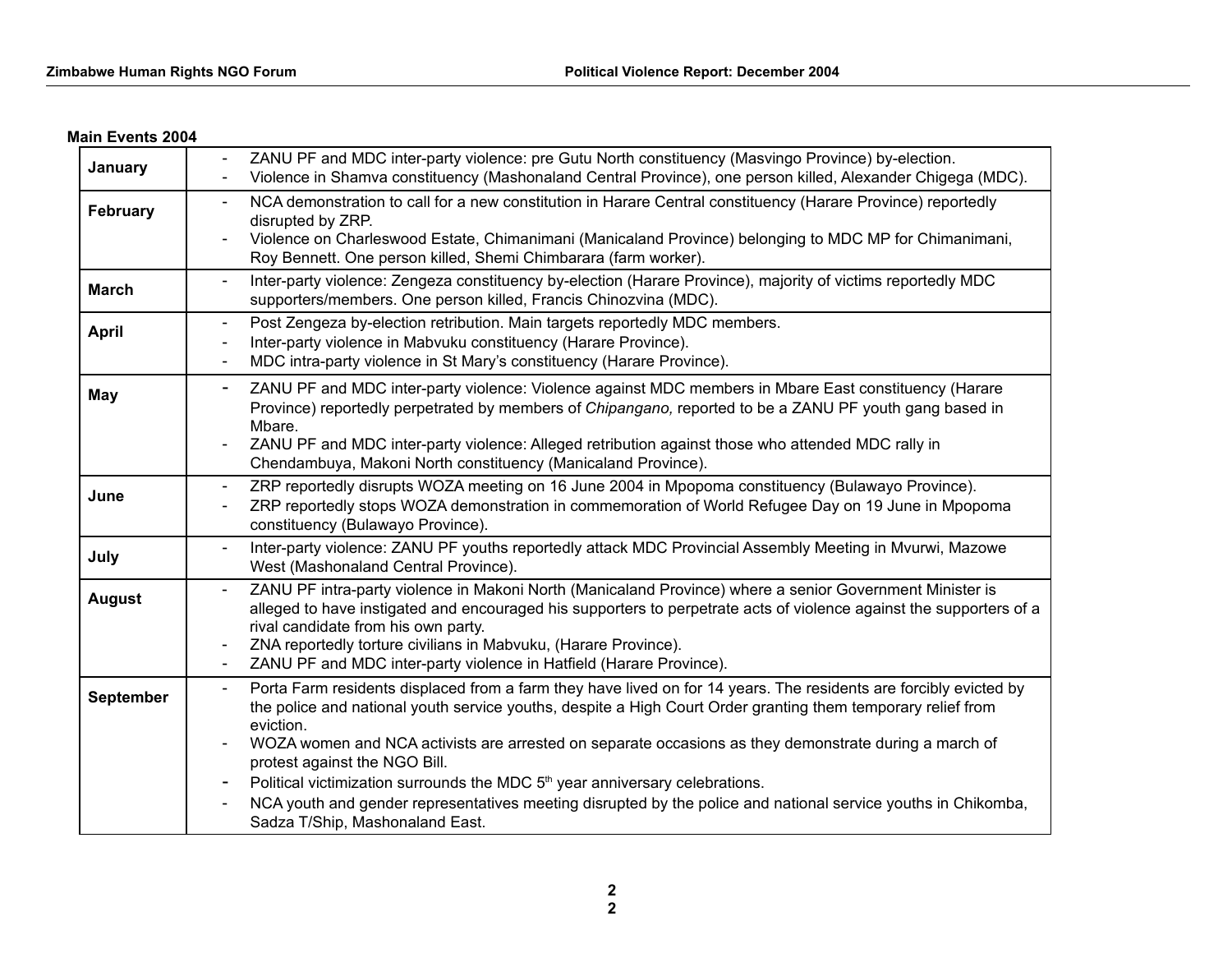| October         | Political violence surrounds the delivery of the verdict in the treason trial of MDC leader Morgan Tsvangirai on 15<br>October 2004.<br>NCA activists are arrested as they demonstrate against the NGO Bill.<br>$\overline{\phantom{a}}$<br>WOZA women and 3 photographers are arrested as the WOZA women hand a petition to the Speaker of<br>$\overline{\phantom{a}}$<br>Parliament in conclusion of their march, which began in late September from Bulawayo to Harare in protest against<br>the NGO Bill. |
|-----------------|---------------------------------------------------------------------------------------------------------------------------------------------------------------------------------------------------------------------------------------------------------------------------------------------------------------------------------------------------------------------------------------------------------------------------------------------------------------------------------------------------------------|
| <b>November</b> | NCA members are arrested in Harare city centre as they demonstrate against the NGO Bill<br>$\blacksquare$                                                                                                                                                                                                                                                                                                                                                                                                     |
| <b>December</b> | The Zimbabwe Parliament passes the NGO Bill on 9 December 2004, the eve of World Human Rights Day and it<br>$\overline{\phantom{a}}$<br>now awaits Presidential assent.                                                                                                                                                                                                                                                                                                                                       |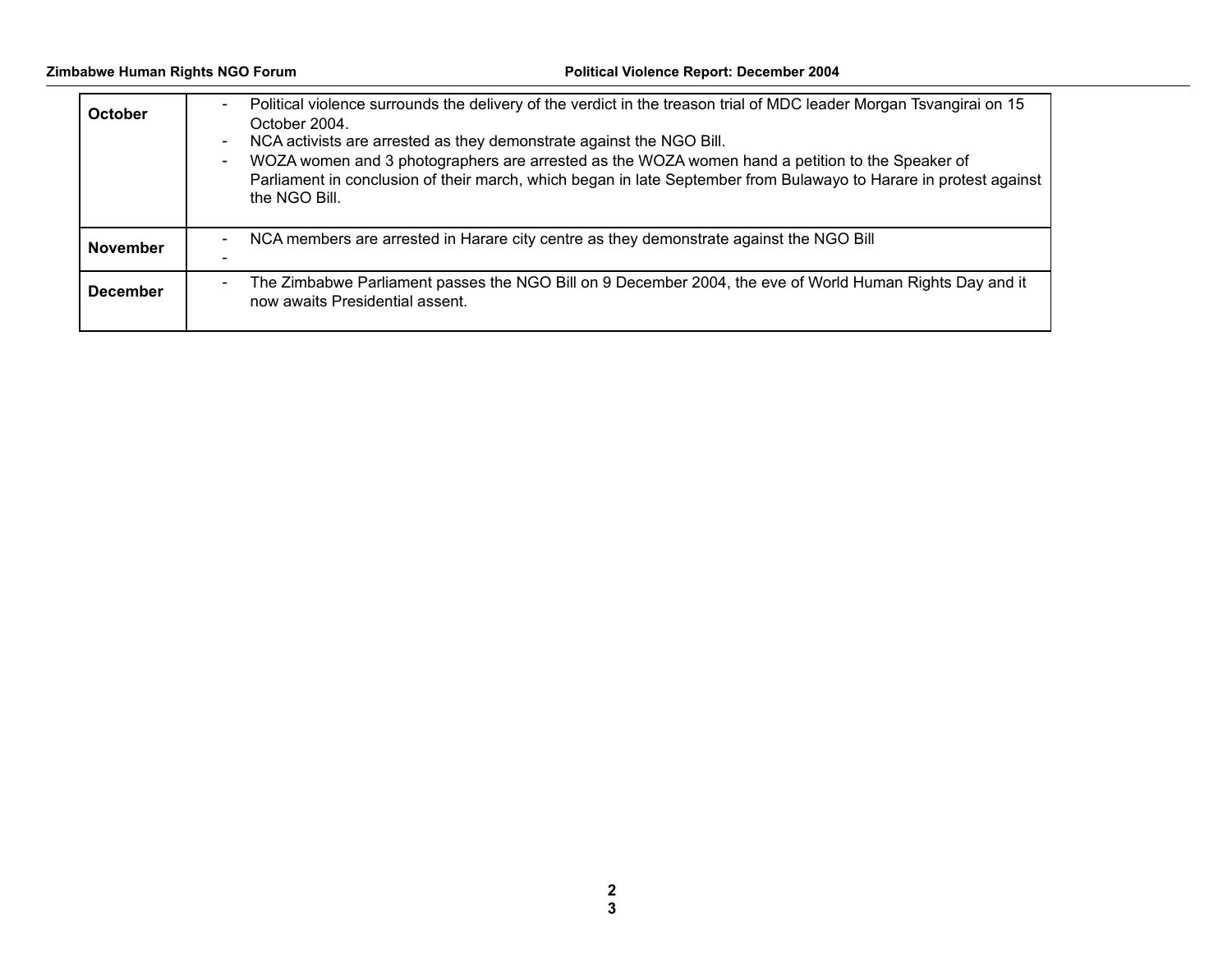#### **ADMINISTRATIVE MAP OF ZIMBABWE**